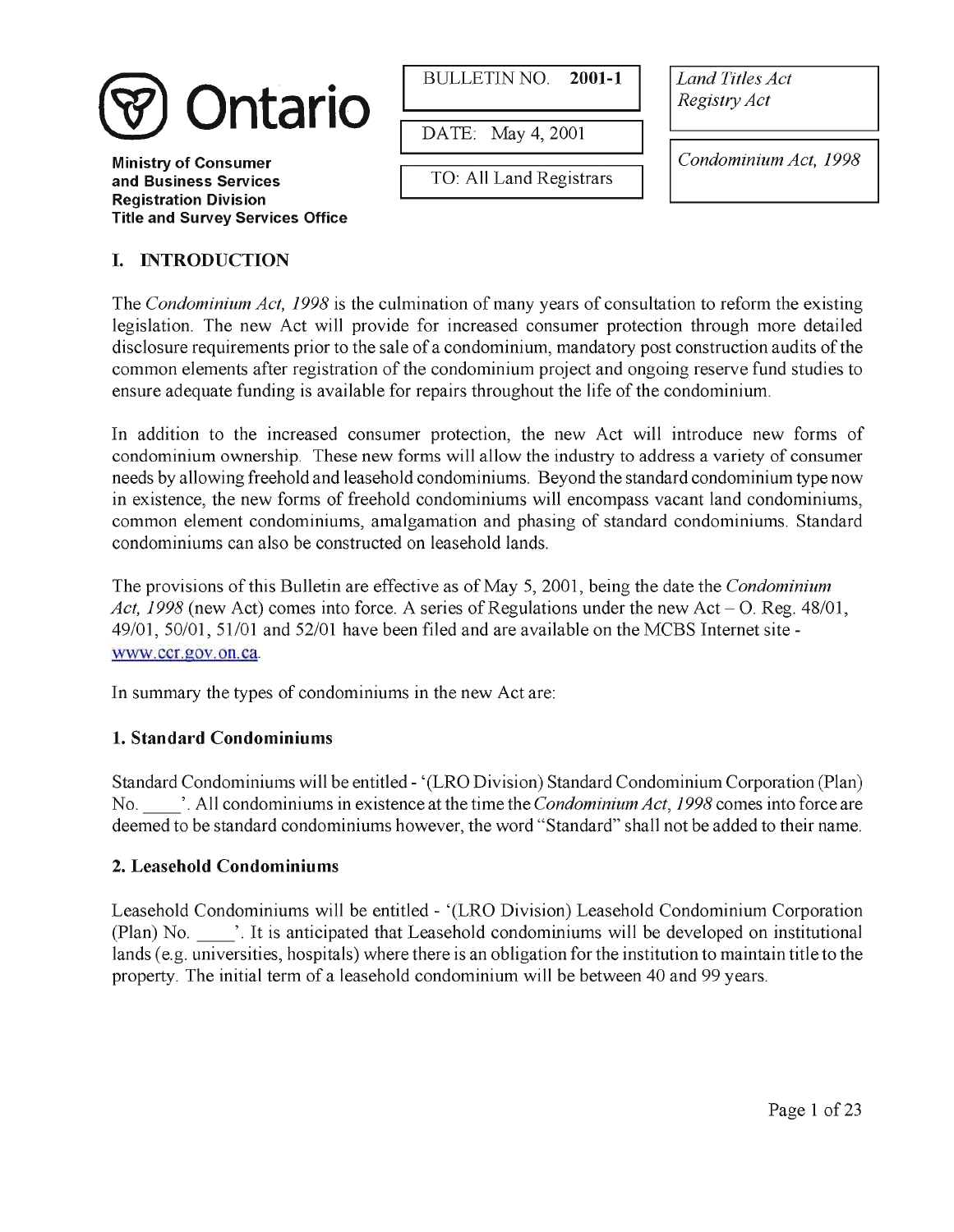## **3. Vacant Land Condominiums**

Vacant Land Condominiums will be entitled - '(LRO Division) Vacant Land Condominium Corporation (Plan) No. '. Units are not part of a building or structure. Units are on one level only and the condominium must contain common elements. A vacant land condominium must be freehold and cannot be combined with any other type of condominium.

## **4. Common Elements Condominiums**

Common Elements Condominiums will be entitled - '(LRO Division) Common Elements Condominium Corporation (Plan) No.  $\ldots$  '. Common Elements Condominiums have no units. The owners of the common interest are owners of freehold parcels of land (parcels of tied land or POTL's) that are not part of the condominium property. The parcels of tied land must all be in the same land registration division as the condominium land and they must have a land titles absolute title or have a valid certificate of title.

## **5. Phased Condominiums**

A Phased Condominium will be entitled - '(LRO Division) Standard Condominium Corporation (Plan) Vand certificate of the.<br>
5. Phased Condominium will be entitled - '(LRO Division) Standard Condominium Corporation (Plan)<br>
No. \_\_\_\_\_'. Only standard condominiums may be phased and the intention to create a phased<br>
condomi the "servient tenement" which are lands that the declarant owns and intends to include in the condominium as future phases. The phases will occur by way of an amendment to the declaration and description and will re-describe the condominium lands to include a part of or the entire servient tenement. Future phases can be registered within ten years of the time of the initial registration.

## **6. Amalgamated Condominiums**

An Amalgamated Condominium will be entitled - '(LRO Division) Standard Condominium Corporation (Plan) No.  $\cdot$  . Only standard condominium corporations may amalgamate. The word 'amalgamated' will **not** be part of the name of the new condominium corporation or plan. All declarations, descriptions, bylaws and rules of the amalgamating corporations cease to apply and will not be brought forward to the amalgamated corporation. All outstanding encumbrances or interests that affect the common elements or units in the amalgamating condominiums will continue and will be brought forward to the appropriate index or register in the amalgamated condominium.

Registration checklists for each type of condominium will be available for staff and clients. The checklists will be updated periodically.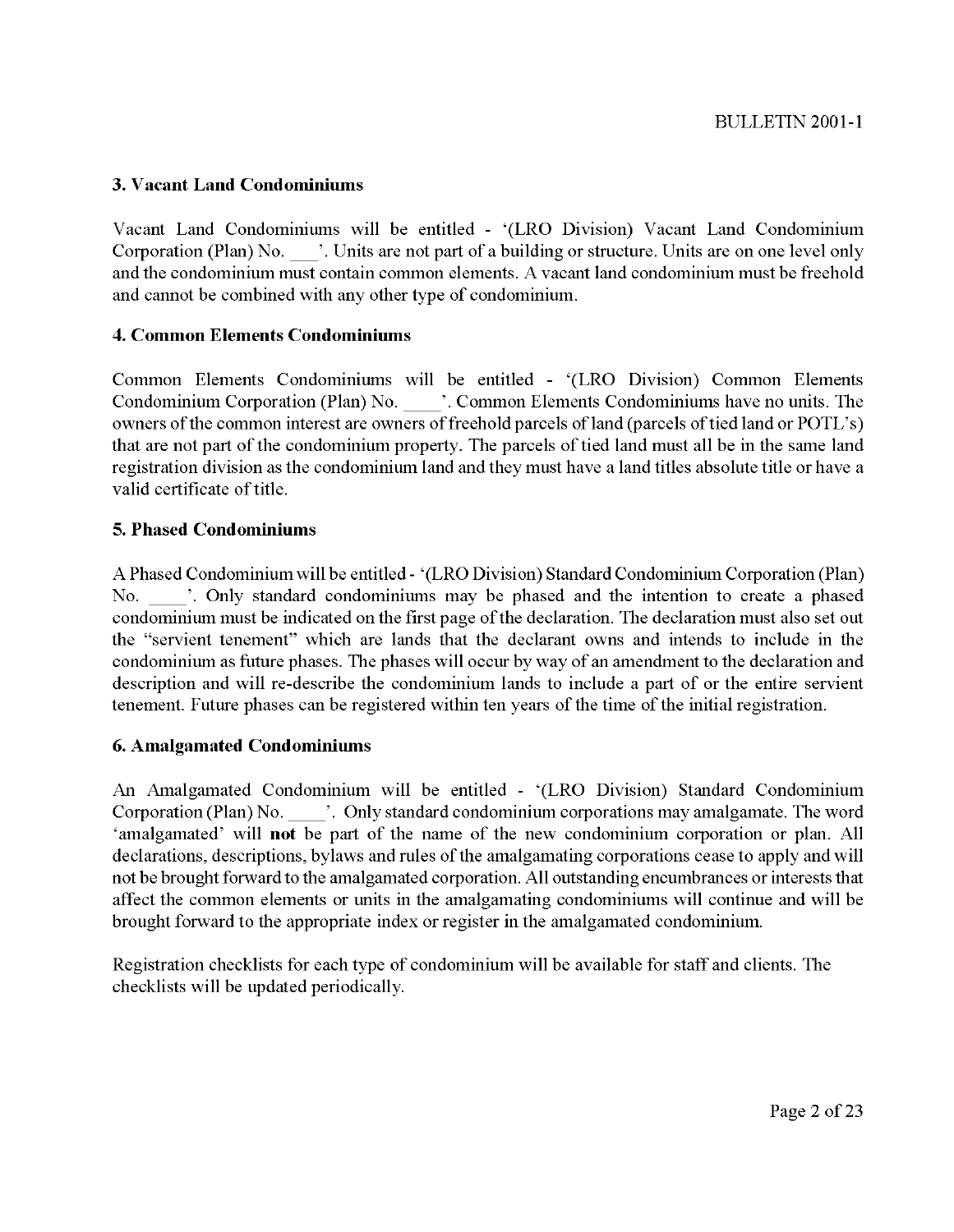## **11. TRANSITION PROVISIONS**

The regulations under the new Act set out a transition period of 6 months, commencing when the new Act comes into force on May 5<sup>th</sup>, 2001. A declaration and description may be submitted for registration under the old Act during this time however, they must still go through the pre-approval process and be registered on or before October 31,2001. This provision also applies to amendments to the declaration and description.

#### **111. GENERAL PROVISIONS**

#### **1. Condominium Corporations Index**

The Condominium Corporations Index is continued under the new Act (s. 3(3)) and will be in the existing format being MCBS Form 10315 (88).

## **2. Non-Automated Condominium Register** - *Land Titles ActIRegistry Act*

If the records of the condominium property are not automated, the Condominium Register, referred to in s. 3(4) of the Act, will be kept in a loose-leaf book and will include a set of four groups of pages, continued from the old Act, consisting of:

- (a) a Property Parcel Register or Property Abstract Index in the existing MCBS Form 10314 (88);
- (b) a Constitution Index in the existing MCBS Form 103 16 (88);
- (c) a Common Elements and General Index in the existing MCBS Form 103 17 (88); and
- (d) except in a common elements condominium, a series of Unit Registers or Unit Indicies, one for each unit included in the condominium property, in the existing MCBS Form 10318 (88).

## **3. Automated Condominium Register** *-Land Titles Act*

- (1) If the records of the condominium property are automated, the Condominium Register shall contain one PIN for each unit;
- (2) If the records of a common elements condominium property are automated, the Condominium Register shall contain one PIN for the property.

## **4. Pre-Approval for Registration**

The requirement continues that all condominium declarations and descriptions and amendments to the declaration and description must be approved by the appropriate Land Registry Office prior to submission for registration.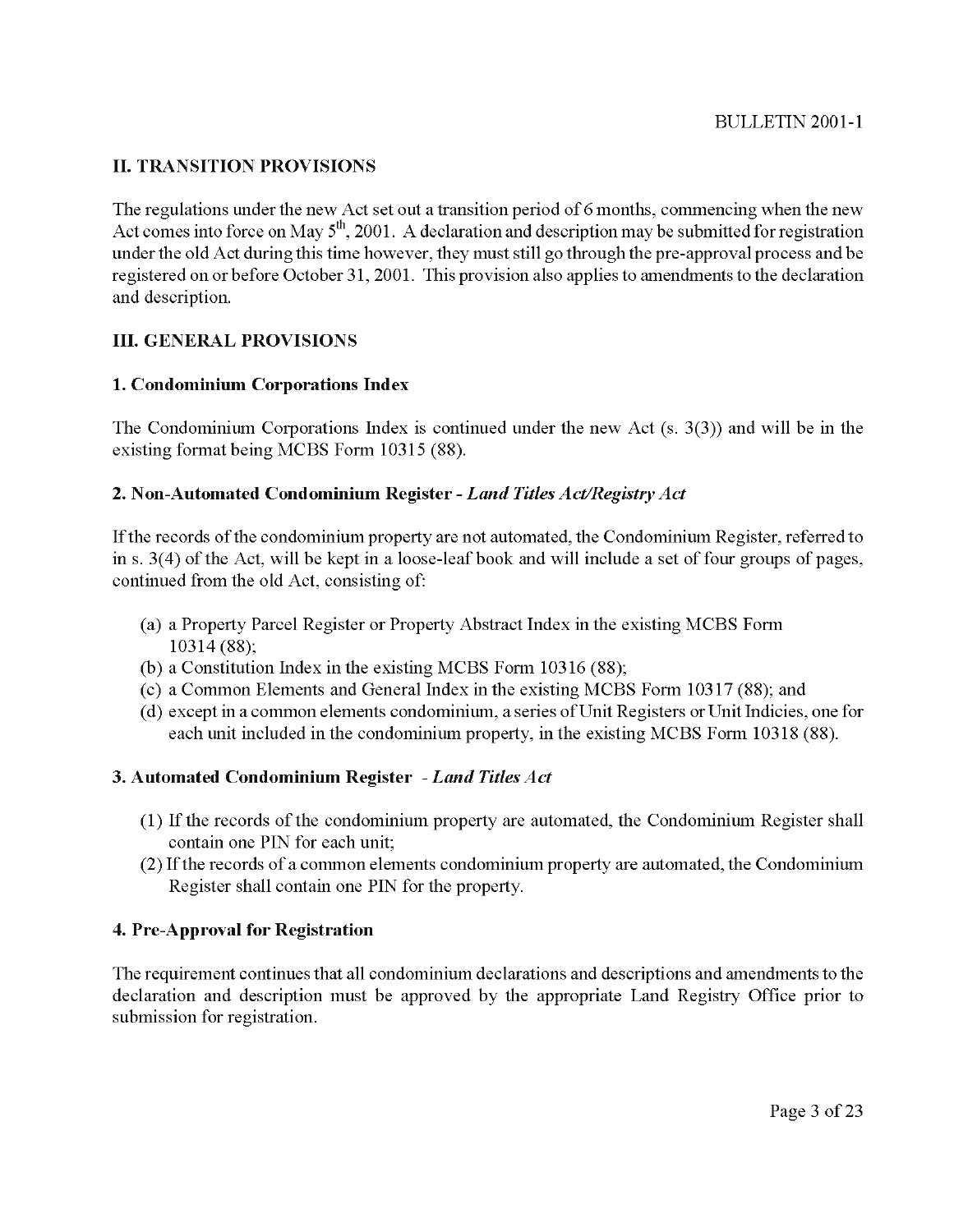## **5. Condominium Estate and Type Statements**

The statements setting out the estate (freehold or leasehold) and the type (common elements, phased, standard, vacant land) shall be included on the first page of the declaration.

## **6. Planning Authority Conditions**

Easements can be created in the declaration as a result of conditions of approval imposed by the Planning Authority. These easements can benefit third parties. (s. 20, new Act) If such easements are created in the declaration, Schedule A will include a note identifying the easements as being so created and a reference to the location within the declaration where the statement of planning conditions are set out. (s.  $7(2)(g)$ , new Act)

#### **7. Descriptions of Easements**

Descriptions of easements must be in compliance with O.Reg. 43/96, with the following exception, as outlined in s. 45(5), 0. Reg. 49/01. An easement created upon the registration of the declaration and description may be described by reference to physical features or a specified level, or levels, and must be illustrated on the condominium survey plans. The extent of the easement must be clearly illustrated as a closed figure and with the use of arrows. A surveyor must be able to physically establish the horizontal and vertical extents of the easement strictly from the information contained on the plan. An easement so described will be deemed to have the approval of the Examiner of Surveys and Land Registrars are authorized to accept them.

## **8. Easements Affecting Part of a Unit or Exclusive Use Portion**

Where an easement affects part of a unit or an exclusive use portion, the requirement will continue that the part so affected will be illustrated and defined by measurements on the plan defining the unit or exclusive use portion or described as a PART on a reference plan.

#### **9. Description Plan Sheets**

The description will contain four parts. They are as follows:

- Part I the perimeter plan sheet and diagrams of the units.
- Part I1 the exclusive use portions of the common elements.
- $\blacksquare$ Part III - the architectural plans.
- Part IV the structural plans.  $\blacksquare$

Although the regulation uses roman numerals, the use of numbers 1, 2, 3 and 4 is also acceptable.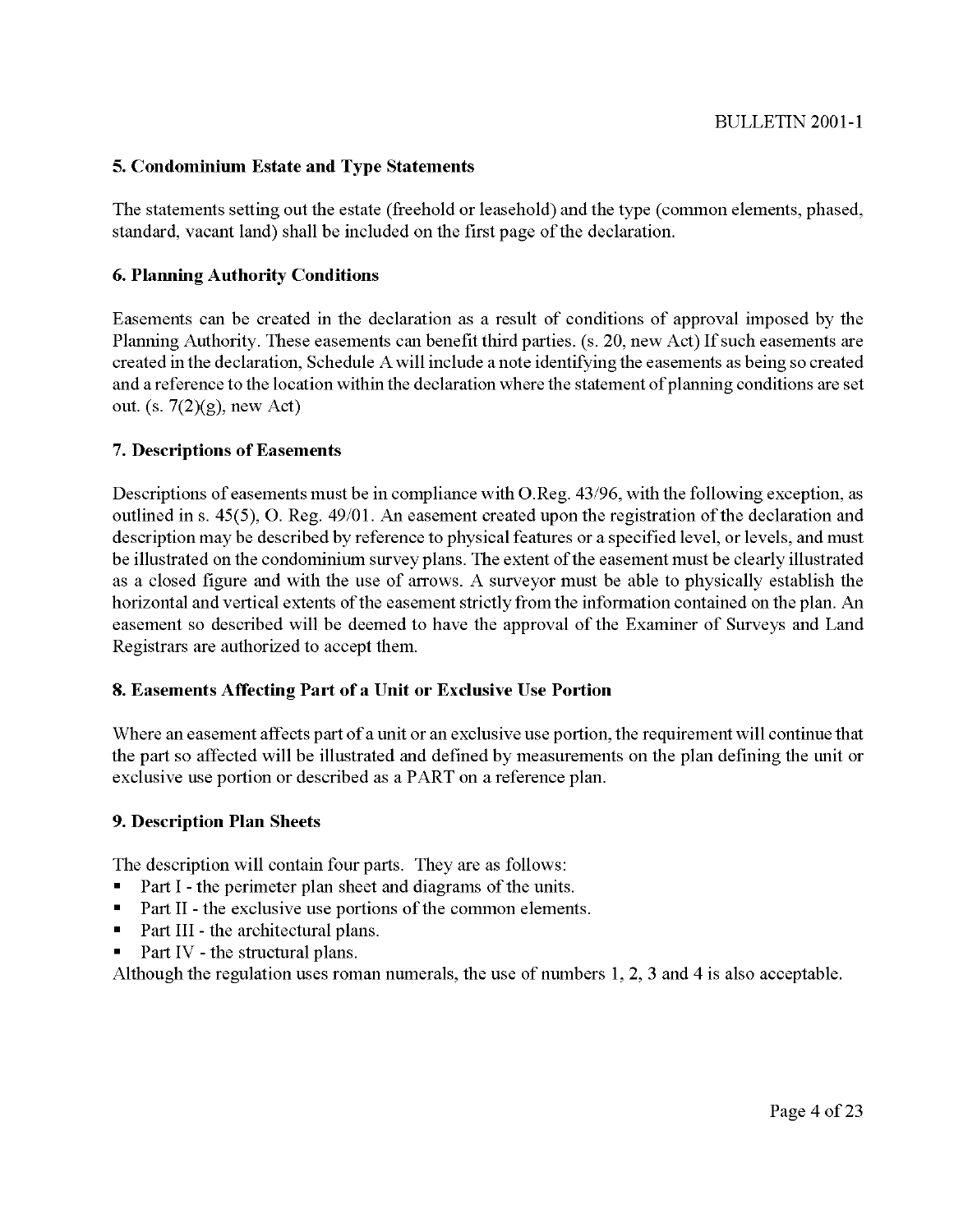## **10. PINIParceVCertificate of Title Notation**

The perimeter plan sheet for all condominiums, other than amalgamations, will include a notation above or below the Schedule of Appurtenant and Servient Interests (Form 3, O. Reg. 48/01) that relates the land included in the plan to the whole, part or reminder of the land described in the existing underlying PINS, parcels or certificates of title.

## **11. Declaration Schedules**

The regulations under the old Act prescribe only one schedule, being the description ofthe property set out in Schedule A. The new Act prescribes all required schedules, which vary depending upon the type of condominium, from Schedules A to M. See Appendix A for a summary of each.

## 12. Schedule C to the Declaration – Unit Boundaries

Sections 5(4) and 56(4) of 0. Reg. 48/01 set out the requirements for Schedule C to the declaration. These subsections specify that the unit boundaries be referenced to buildings or monuments and fully describe the monuments or in the case of a vacant land condominium certify that the unit boundaries are controlled by the monuments illustrated on the plan sheet. Schedule C cannot contain inclusions or exclusions from the unit. Typically inclusions and exclusions are pipes, wires, cables, conduits etc. These items more properly belong in the body of the declaration. A note may be included, below the surveyor's signature, referring the reader to specific portions of the declaration that details ownership, maintenance and repair obligations of these items. If these inclusions and exclusions are contained in Schedule C, the Land Registrar is to refuse the declaration.

## **13. Architectural and Structural Plans and Certificates of Completion** - **Schedule G**

If the description contains architectural plans (prepared by an architect) and structural plans, Schedule G of the declaration shall contain an architect's certificate and one or more engineer's certificates. (s.  $8(1)(b)$  & (e), new Act)

If the description contains architectural plans (prepared by an architect) and no structural plans Schedule G of the declaration shall contain only an architect's certificate. (s.  $8(1)(b)$  & (e), new Act)

If the description contains structural plans and no architectural plans, Schedule G of the declaration shall contain only one or more engineer's certificates. (s. 9(2), 0. Reg. 48/01)

Similar to the old Act, if architectural plans are not available, inadequate or not required under the *Building Code Act*, drawings that are sufficient to enable the construction of the buildings prepared by a non-architect are deemed to be the architectural plans (s. 13, 0. Reg. 49/01) and the completion certificate in Schedule G can be completed by an architect and/or an engineer(s). (s. 5(8), 0. Reg. 48/01) (Note: s. 9(3) 0. Reg. 48/01 sets out that the completion certificates are part of the declaration)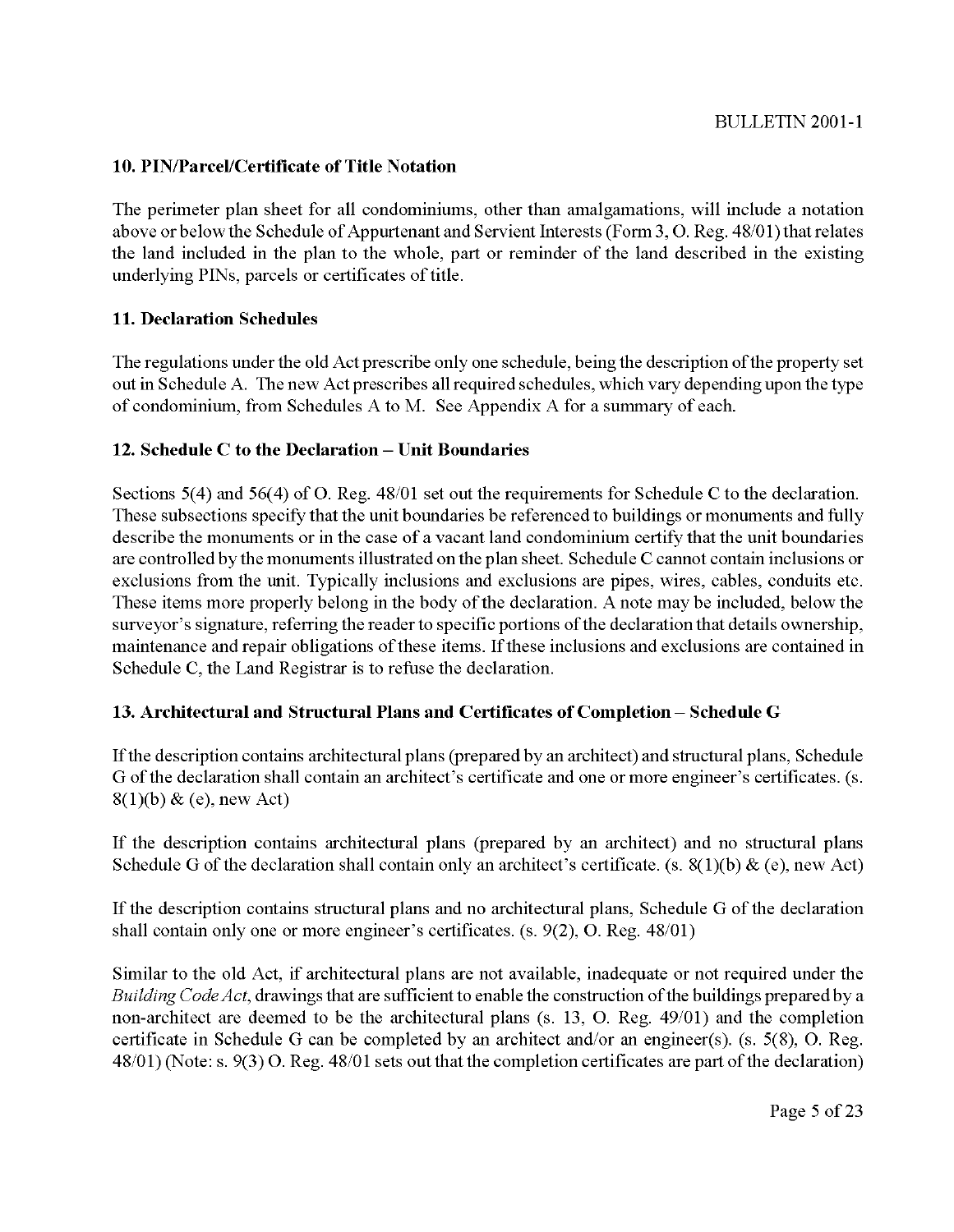The Schedule G certificates will together address all the matters required by 0. Reg. 48/01. (Form 2 or Form 17)

### Registration requirements:

- One set of paper prints of the architectural and structural plans must be submitted to the land registry office.
- Architectural and Structural Plans will include the following endorsement on each sheet:

(Standard, Common Element, Vacant Land or Leasehold) Condominium Plan No. Part (I11 or IV), Sheet --

of Sheets

Note: The regulations under the new Act no longer require the total number of Parts on architectural/structural plans.

## **14. Encroachments**

The treatment of encroachments remains unchanged. Those portions of condominium buildings located outside the condominium property are not governed by the *Condominium Act, 1998.* The title to encroachments should be resolved prior to registration of the condominium however, if title resolution does not take place, the notes set out below must be included in the declaration and on the description to reflect the encroachment particulars.

Declaration – Include one of the following notes in a prominent place on the first page of the declaration.

Where there is no encroachment agreement:

CAUTION: That portion of the condominium building shown in hatched outline on Part Sheet - of the description, encroaches upon the adjoining lands and is not governed by the Condominium Act, 1998. *condominium Act, 1998.* 

Where there is an encroachment agreement:  $\blacksquare$ 

CAUTION: That portion of the condominium building shown in hatched outline on Part Sheet of the description, encroaches upon the adjoining lands and is not governed by the Condominium Act, 1998.<br>
For the description, encroaches upon the adjoining lands and is not governed by the Condominium Act, 1998.<br> *Condominium Act, 1998* and is the subject of an agreement registered as Instrument No.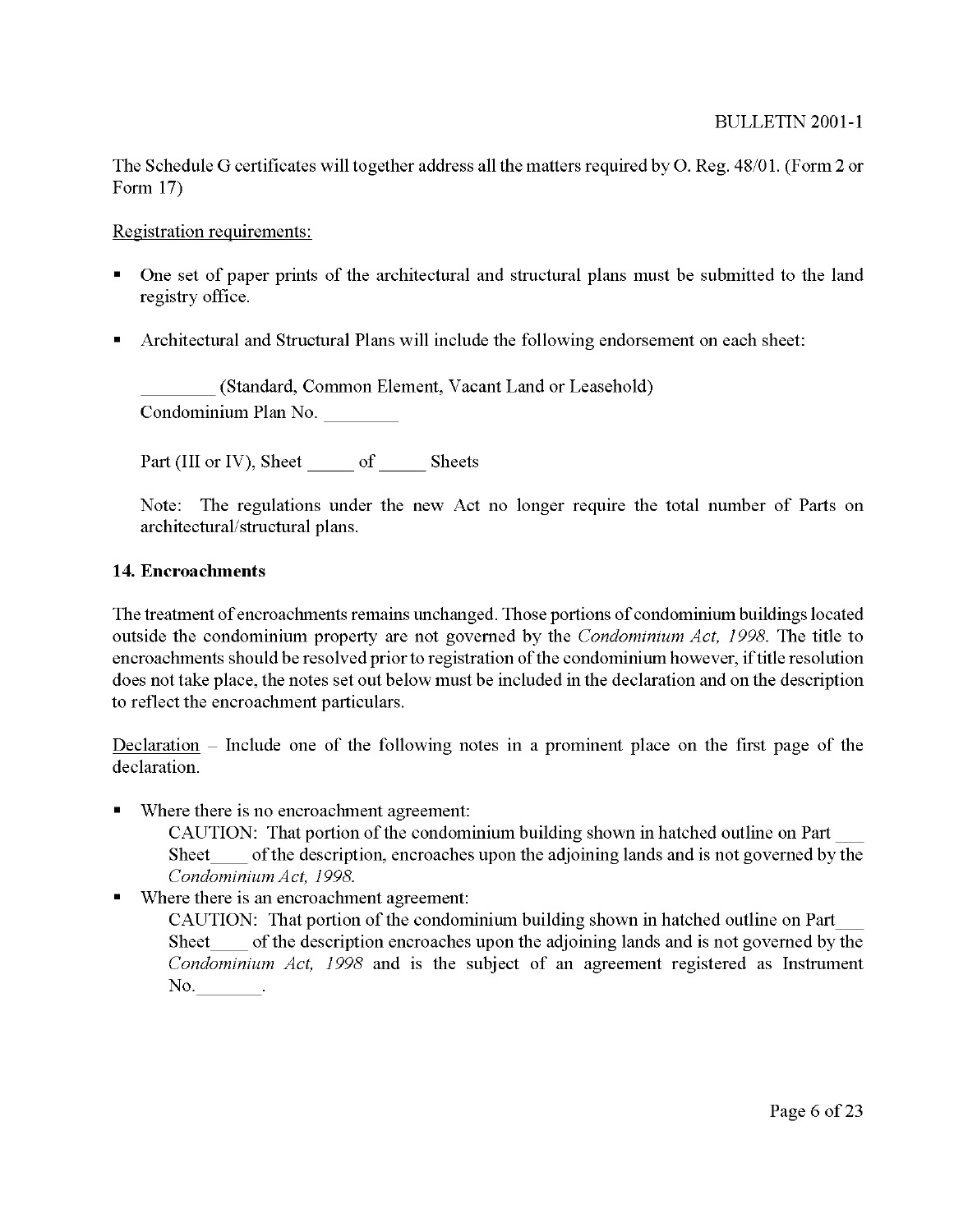Description - Include one of the following notes adjacent to the encroachment that will be highlighted in hatched outline.

- Where there is no encroachment agreement: CAUTION: That portion of the condominium building shown in hatched outline hereon encroaches onto adjoining lands and is not governed by the *Condominium Act, 1998.*
- Where there is an encroachment agreement: CAUTION: That portion of the condominium building shown in hatched outline hereon encroaches onto adjoining lands and is not governed by the *Condominium Act, 1998* and is the subject of an agreement registered as Instrument No.

## **15. Non-Contiguous Portions of Units**

The treatment of non-contiguous portions of units remains unchanged. Where two or more portions of a unit are non-contiguous each portion will be identified as an area of that unit. (e.g. UNIT 1, Area 1; UNIT 1, Area 2) A note will be included on the plan in close proximity to the affected unit(s) stating that: "Unit(s)  $\cdot$ , is (are) comprised of non-contiguous areas designated by the same unit number"

## **16. Reserving Corporation Numbers**

Condominium Corporation Numbers cannot be reserved. Land Registrars are not to assign a number to a condominium corporation until the declaration and description are being registered.

## **17. Land Registration Reform Act**

Declarations and descriptions are exempt from requiring a Document General, Form 4. (s. **3,** O.Reg. 17/99)

## **18. Ontario New Home Warranties Plan**

Land Registrars are required to forward a copy of all condominium declarations and amendments that create a phase in a phased condominium corporation after registration to:

Ontario New Home Warranties Program 5 160 Yonge Street Suite 600 Toronto, ON M2N 6L9 Attention: Condominium Manager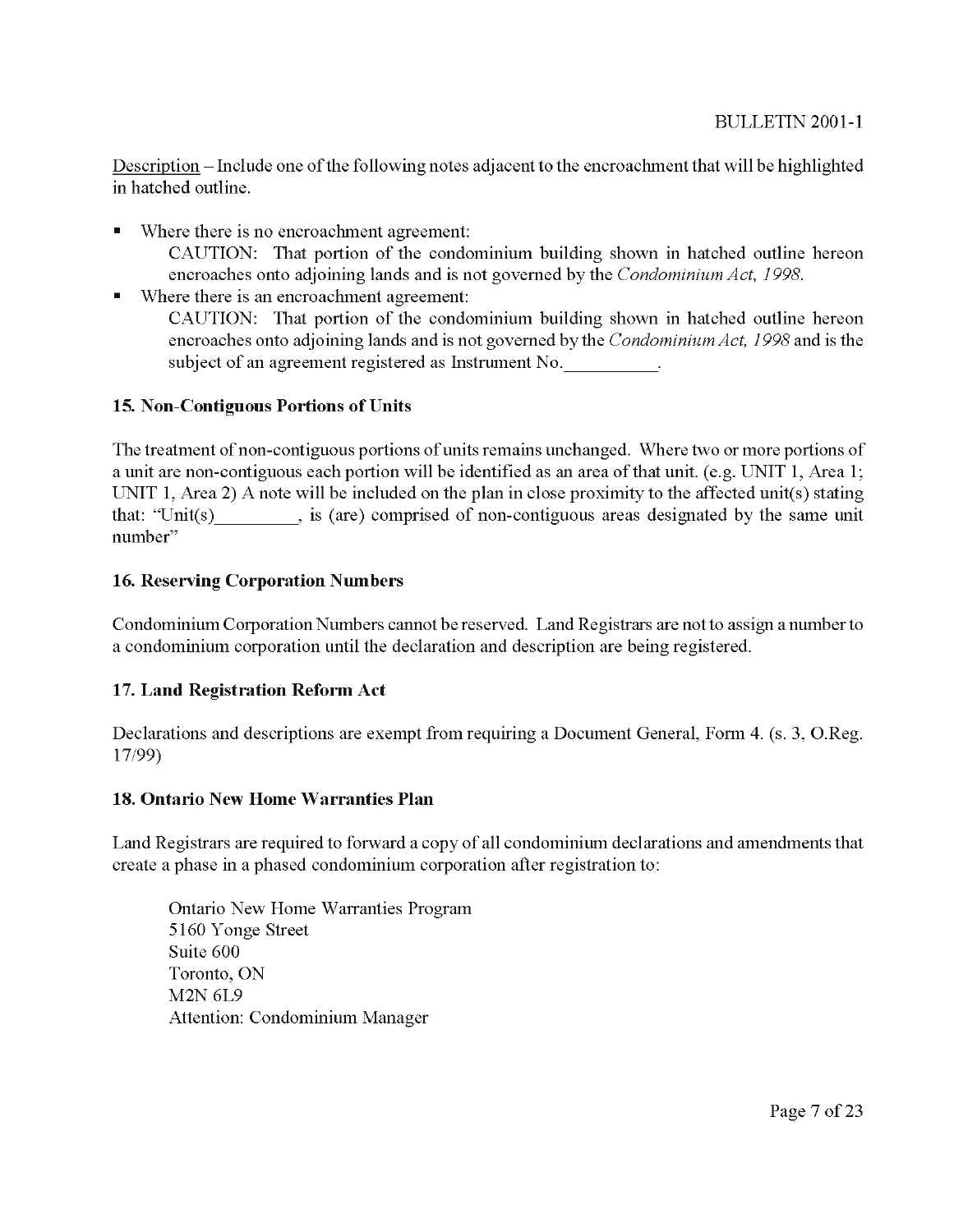## **IV. CONDOMINIUM TYPES**

## **1. Vacant Land Condominiums**

Vacant Land Condominiums will consist of units and common elements. The units may be vacant lots similar to lots on a plan of subdivision. A unit may contain building(s) and structure(s) as long they are wholly contained within the unit and do not form any part of the unit boundaries.

Section 158 ofthe new Act requires that all buildings, structures, facilities and services on the common elements in a vacant land condominium be completed, installed and provided in accordance with O.Reg. 48/01, prior to the registration of the declaration and description. The new Act, however, also allows the declarant to post a bond or other security with a body specified by the municipality when the buildings, structures, facilities and services are not complete prior to registration.

When such a bond or security is posted:

- Schedule G ofthe declaration will not contain any completion certificates and the architectural and structural plans will not be submitted with the initial registration. Schedule G will contain a statement that the certificates will be included in an amendment to the description and a statement from the municipality or MMAH that the bond or security is sufficient to ensure that the buildings and structures will be completed and the facilities and services will be installed in accordance with the new Act.
- The submission of architectural and structural plans and the architect/engineer completion certificates will be registered as an amendment to the description in Form 21, 0. Reg. 48/01, at some point after the registration of the condominium when the buildings, structures, facilities and services are complete. There are no time restrictions associated with this requirement.
- Schedule H will list all buildings, structures, facilities and services that will be included in the common elements upon the registration of the amendment.
- The surveyor is to list all four Parts on all plan sheets even though the last two parts will be submitted at a later date. This will eliminate the need to amend all of the plan sheets when Parts III and IV are submitted with Form 21, 0. Reg. 48/01. The index on the first plan sheet will indicate 'NIL' for the number of sheets for Part I11 - Architectural Plans and Part IV - Structural Plans.
- Any existing plan sheets that are amended when the Architectural and Structural Plans are submitted (e.g. first plan sheet – index  $\&$  illustration of the perimeter of the buildings and structures) must include a reference to the registration number of Form 21, 0. Reg. 48/01. The process to amend the plan sheets is the same as the one set out for s. 107 amendments described in Section V. Item 1 of this Bulletin.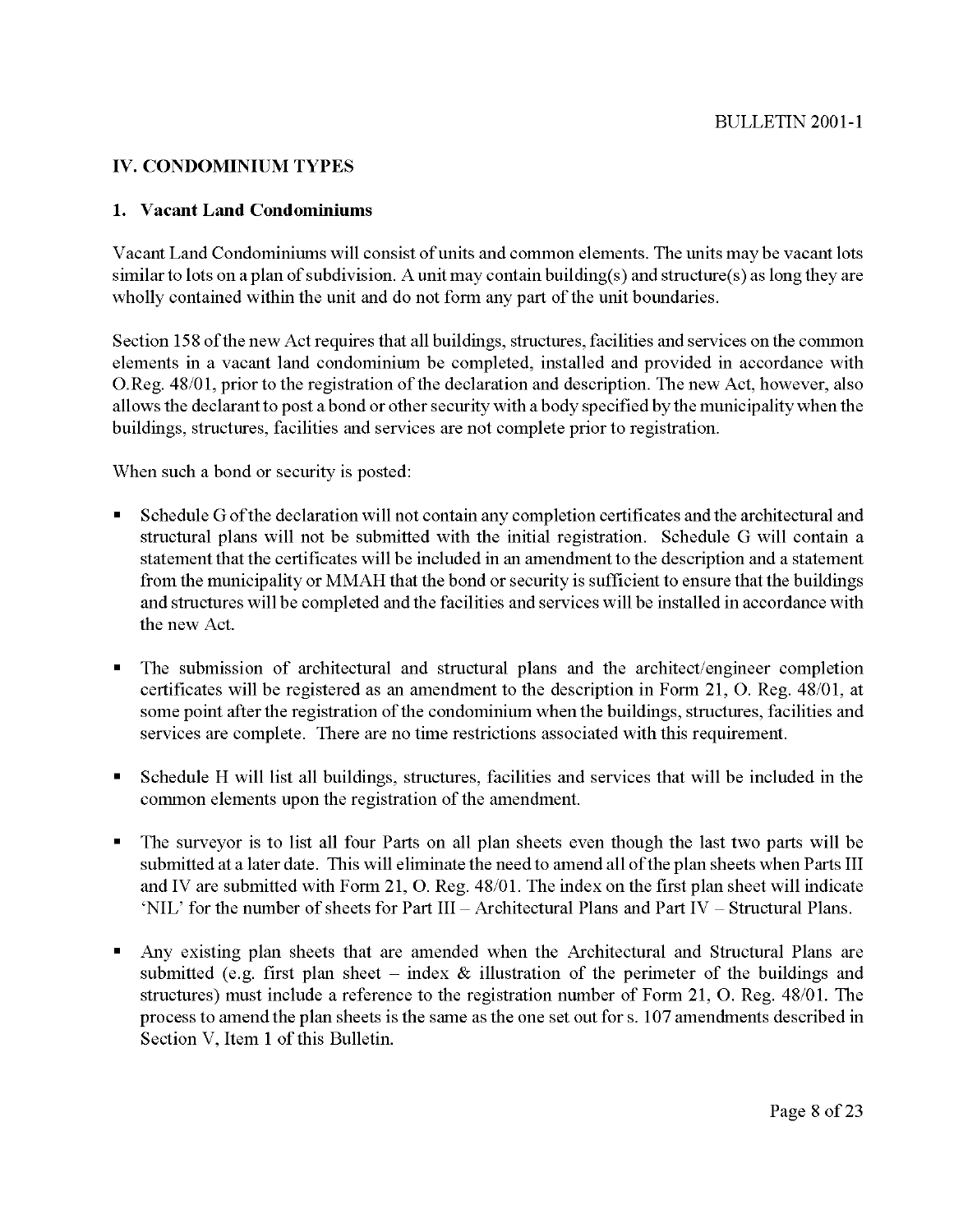If there are no buildings, structures, facilities and services on the common elements this will be stated in Schedule H of the declaration and there will be no Schedule G. If there are no buildings and structures on the common elements there will be no architectural and structural plans.

## **2. Common Elements Condominiums**

Common Elements Condominiums do not contain units. The common interests in the condominium attach to freehold parcels of land located in the same land registration division as the condominium property. The freehold parcels (parcels of tied land or POTL's) are identified and described in Schedule D to the declaration.

## Automated Land Titles Svstem:

In the automated system one PIN will be opened for the condominium property. Generally, documents relating to the condominium will be registered on this PIN and documents which relate to a specific parcel of tied land, such as a lien for common expenses, will be registered on the appropriate parcel of tied land. A remark will be placed on the parcel registers for the parcels of tied land notifying the user to search the common elements condominium PIN for additional encumbrances.

- The Owners' Names field in the Common Elements Condominium PIN will contain 'The  $\blacksquare$ owners from time to time of the parcels of tied land as set out in Schedule D to the declaration'.
- The thumbnail description for each parcel of tied land will be amended to include: 'together with an undivided common interest in *(LRO division)* Common Elements Condominium Corporation No.
- A property remark will be added to the PIN or parcel register of each parcel of tied land that states: 'For additional encumbrances the PIN for *(LRO division)* Common Elements Condominium No. in Block must be examined.'

## Non-automated Land Titles Svstem:

- Make an addition to the parcel register for each parcel of tied land that states: 'Together with an undivided common interest in *(LRO division)* Common Elements Condominium Corporation No. **as in Declaration registered as Instrument No.**
- A long entry will be added to the parcel register of each parcel of tied land that states: 'For additional encumbrances the Common Elements and General Index for *(LRO Division)*  Common Elements Condominium Plan No. must be examined.'
- Remark the declaration in the Property Parcel Register and the Common Elements and General Index with: 'Note: The owners of this parcel are the owners from time to time of the parcels of tied land as set out in Schedule D to the declaration'.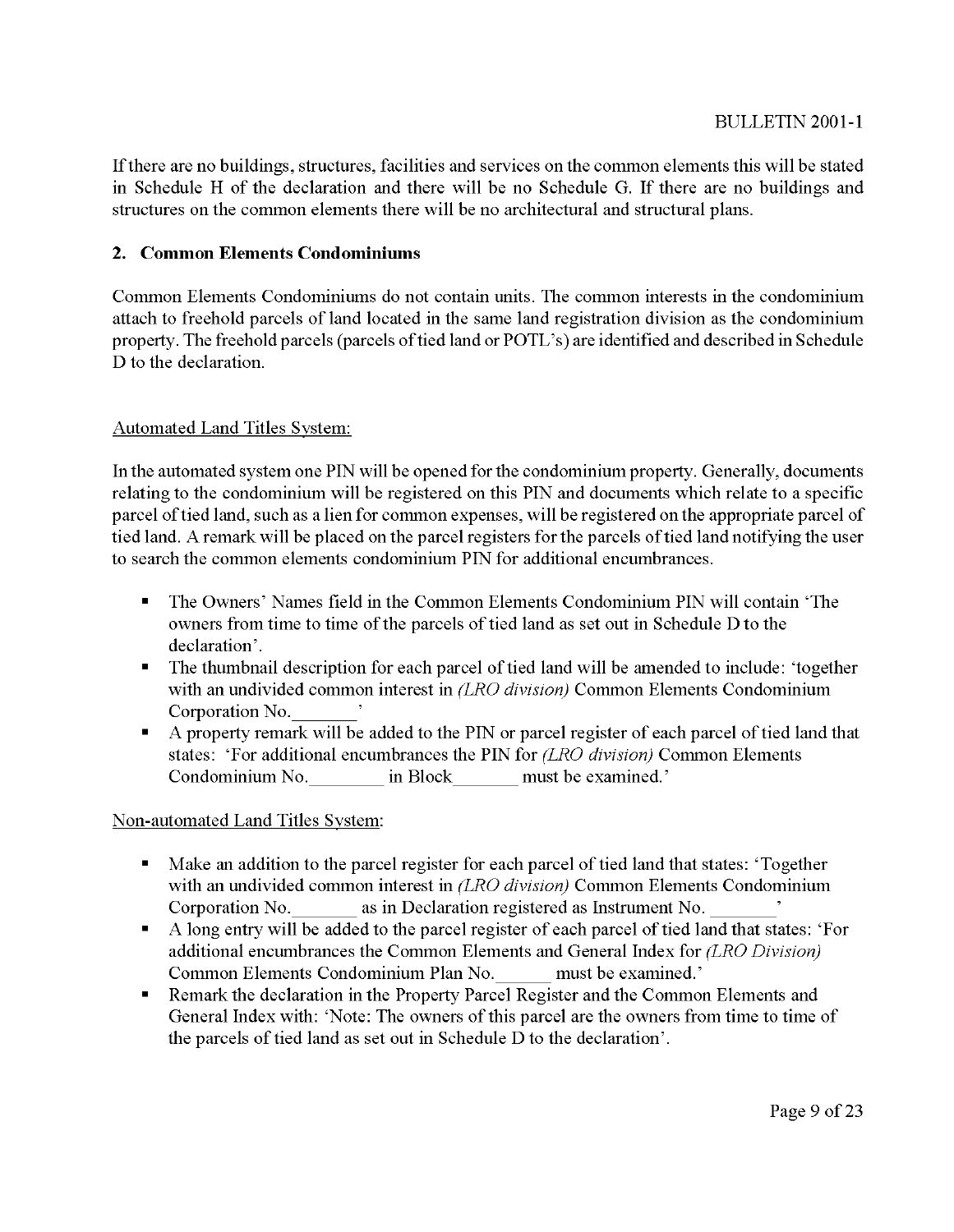### Non-automated Registry System:

A remark may be added to the Abstract Index for each POTL referencing the applicable instrument number or reference plan part.

If there are no buildings, structures, facilities and services on the common elements this will be stated in Schedule H of the declaration and there will be no Schedule G. If there are no buildings and structures on the common elements there will be no architectural and structural plans.

A parcel of tied land can be subdivided, however the common interest attached to the original parcel of land remains unaffected. To redistribute the common interest among the subdivided parcels an amendment creating new parcels of tied land must be registered.

## **3. Amalgamating Condominiums**

Two or more standard condominiums may amalgamate into a single standard condominium.

The regulations require, as part of Schedule C to the declaration, two lists which indicate the relationship between the old unit numbers and levels and the new unit numbers and levels and vice versa. These lists assist clients in searching title following the amalgamation. Land Registrars are to rely upon the list specified in s. 36(7)(b) 0. Reg. 48/01, being the new to old listing of the units.

The only changes to the declaration and description permitted in the amalgamated declaration and description are those necessary to facilitate the amalgamation. These changes must not create new units or adjust unit or condominium property boundaries and Land Registrars are not to accept declarations and descriptions for amalgamated condominiums that do so.

Schedule A to the declaration of the amalgamated condominium may contain a solicitor's statement specifying easements that will merge in law and no longer exist upon the registration of the declaration and description.

The perimeter plan sheets for amalgamated condominiums are not required to show underlying geographics and PINS, parcels and instrument numbers for units illustrated thereon. If shown staff are to encourage the surveyor to remove them however if the surveyor elects to have this information remain its accuracy must be confirmed.

In the non-automated Registry system a reference to the amalgamated condominium will be recorded in the Unit Index for each unit in the amalgamating condominiums.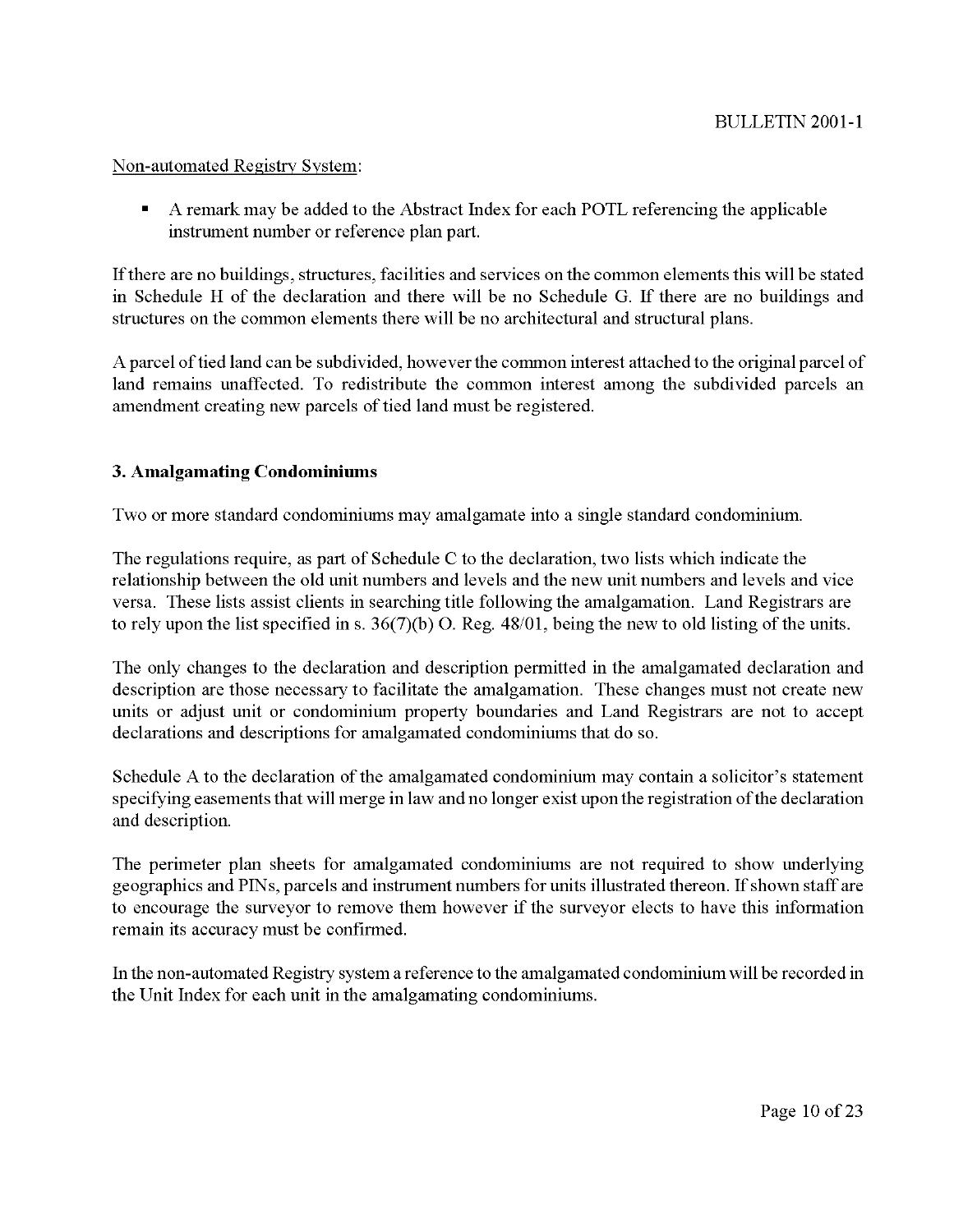#### **4. Phased Condominiums**

A standard condominium may be designated a phased condominium under the new Act. Schedule A to the declaration will identify lands owned by the declarant which are intended to be included in the condominium property upon the registration of future phases. These lands are defined as the 'servient lands'. Phasing will permit for the addition of units and common elements through an amendment to the declaration and description without following the amendment provisions of s. 107 of the Act.

S.  $51(e)$ , O. Reg.  $48/01$  – the phase cannot be part of a building that was included in a previous phase or the initial registration; this prevents phasing within a building.

The declaration and description will be registered against the servient lands.

It should be noted that the Act does not identify the initial registration of the declaration and description as a phase. The first phase is the first amendment to the declaration and description creating a phase.

Schedule A to the declaration for an amendment creating a phase may contain a solicitor's statement specifying easements that will merge in law and no longer exist upon the registration of the amendment.

#### Automated System

Following the registration of an amendment for a phase, the thumbnail description for a unit added to the condominium, in the automated land titles system, will not include underlying geographics. For example a thumbnail will appear as: "Unit 1, Level 1, *(LRO Division)* Standard Condominium Plan No. . T/W & SIT as set out in Schedule A of amendment to Declaration *(Registration No.)"* 

For the purposes of s. 22(2)(b), 0. Reg. 49/01 an amendment for a phase in the automated system will be recorded against all the units. Any previously registered instruments affecting the property included in the amendment will be recorded against the unit(s) included in the amendment.

#### Non-automated Svstem

For the purposes of s.  $22(2)(b)$ , O. Reg.  $49/01$  an amendment for a phase in the non-automated system will be recorded in: 1) the Constitution Index and 2) the Common Elements and General Index followed by any previously registered instruments affecting the property included in the amendment.

Any easements that merged in law, upon the registration of an amendment for a phase, will be so noted on the Common Elements and General Index.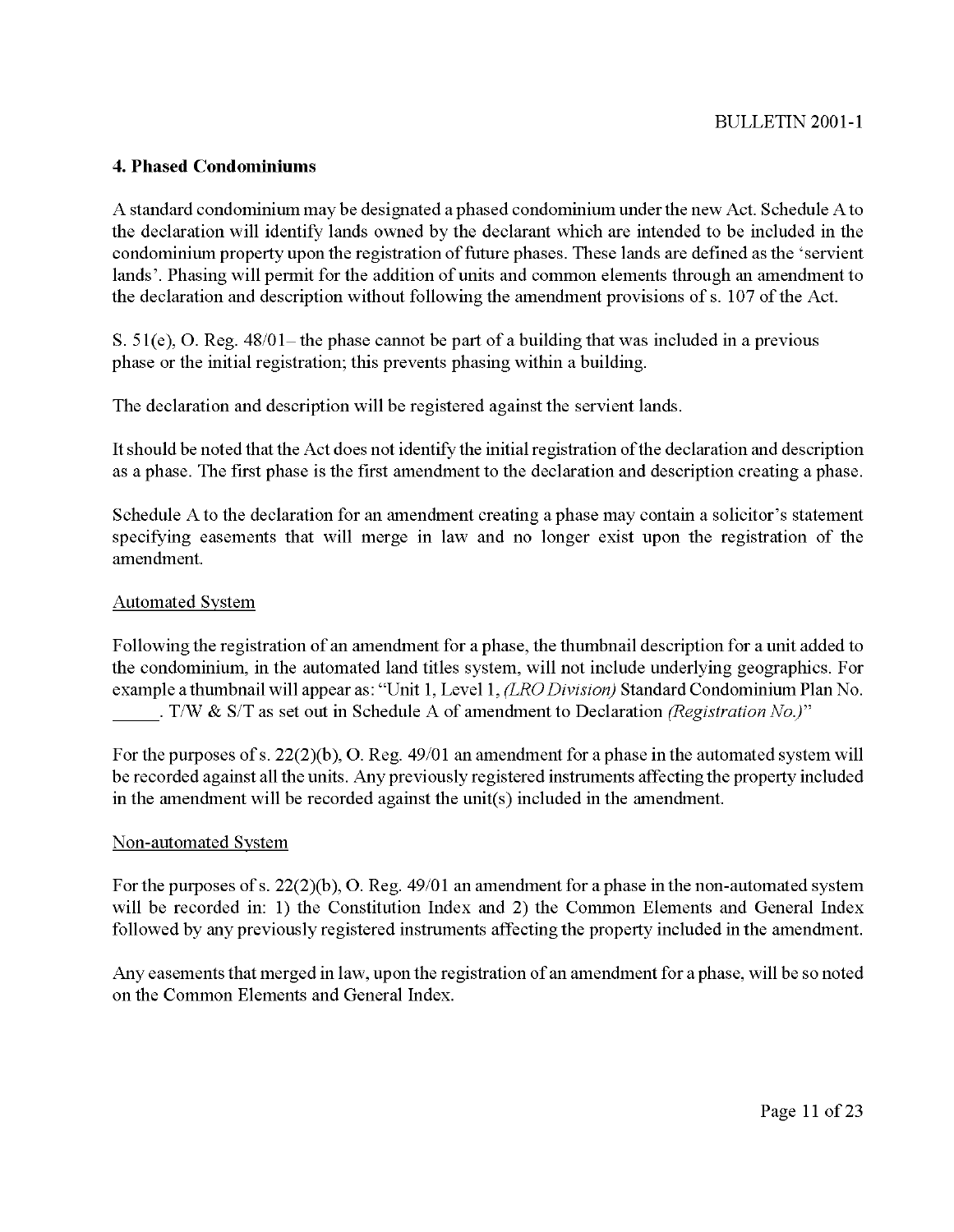#### **5. Leasehold Condominiums**

The declarant in a Leasehold Condominium must own a leasehold interest in the land. A declaration and description may be registered on the leased land, dividing the land into leasehold units and common elements. Purchasers buy a leasehold interest in the unit and common elements for a fixed number of years, as set out in the declaration.

As the leasehold interest has been transferred to the Leasehold Condominium owners for the term identified in the declaration, no registrations are to be accepted on the underlying leasehold parcel.

In the automated land titles system the leasehold PIN underlying the condominium will be closed. Any transactions involving any remaining interest of the lessee will be recorded on the freehold PIN where the lease is registered.

## **V. GENERAL REGISTRATION REQUIREMENTS**

#### **1. Amendments to the Declaration or Description** - **Owners' Consent** - **s. 107**

Amendments to the declaration and description under s. 107 of the Act shall be in Form 1, 0. Reg. 49/01. The process for the registration of an amendment to the description is set out ins. 18,O. Reg. 49/01.

Amendments to the description will require the Ontario Land Surveyor to arrange with the Land Registrar or the Assistant Examiner of Surveys to make a copy of the original registered plan sheet(s). The surveyor will alter the copy to illustrate the amendment as set out in Form 1. In some cases an additional new plan sheet may also be necessary which will result in amendments to the Index of plan sheets.

The Certificate of Amendment (Appendix B) shall be included in a conspicuous location adjacent to the original Registration Certificate. The Surveyor's Certificate for Amendment (Appendix C) shall be included in a conspicuous location adjacent to the amended portion of the plan sheets.

#### Automated System

An amendment is recorded against each unit when the condominium is registered in the automated system. If the amendment add new units, all previously registered instruments affecting the lands included in the amendment are recorded against the units included in the amendment (s. 30, O.Reg. 49/01). If the amendment adds additional lands to the condominium but does not include units, previously registered instruments affecting the lands included in the amendment will be recorded against the existing units in the condominium.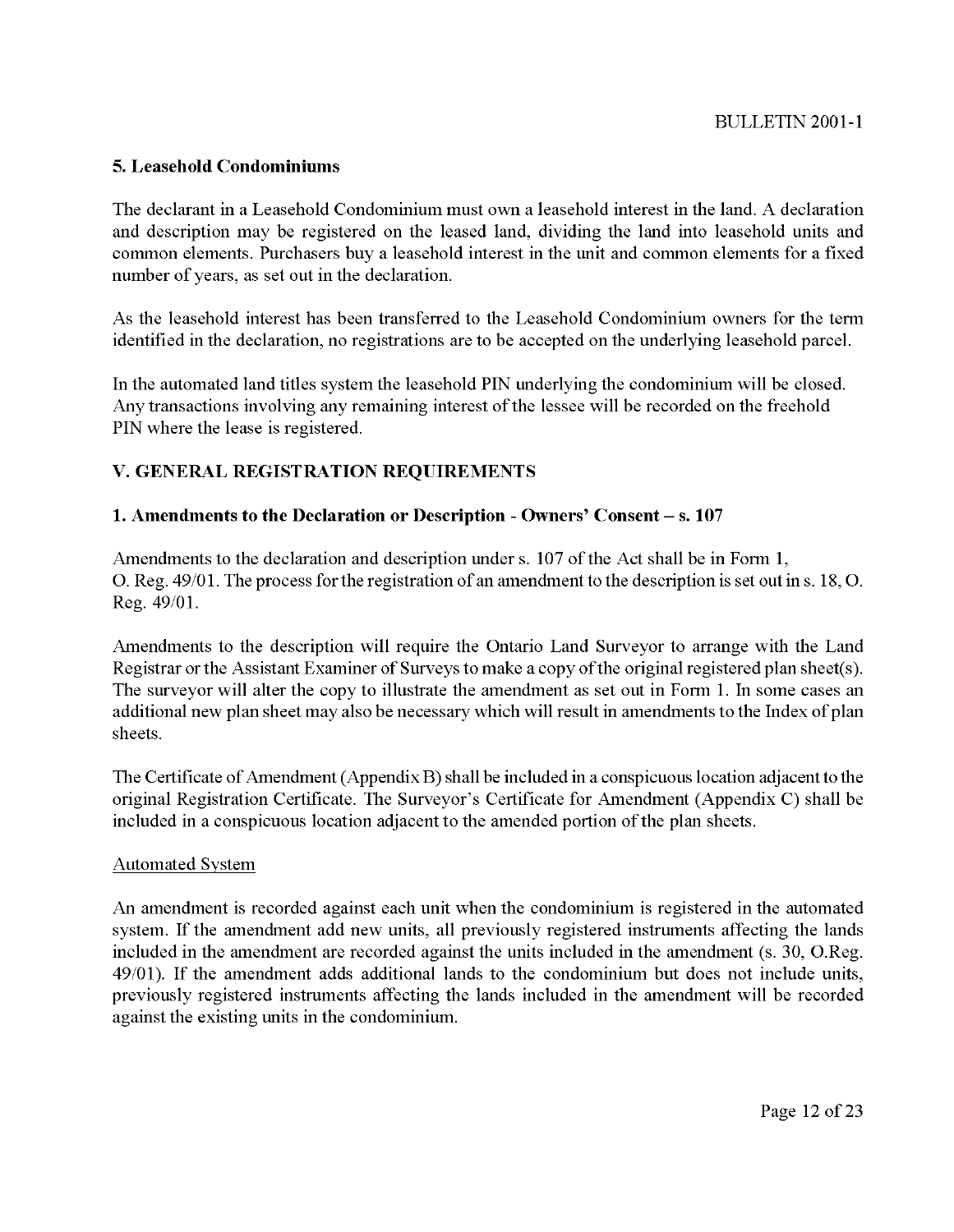## Non-automated System

When the amendment adds additional lands to the condominium property and the condominium is registered in the non-automated system the amendment is recorded in: 1) the Constitution Index and 2) the Common Elements and General Index followed by any previously registered instruments affecting the additional lands. (see Appendix F)

## **2. Amendments to the Declaration or Description** - **Order of the Director of Titles**

Under section 110 of the new Act, the condominium corporation or an interested person may apply to the Director of Titles for an Order to amend the declaration or description to correct an error or inconsistency that is apparent on the face of the declaration or description. Applications for an Order under section 110 ofthe Act are to be sent to the Assistant Examiner of Surveys for the region in which the condominium property is located. An application form is attached as Appendix D. An Order form is attached as Appendix E. The Order will include a statement of who is responsible for carrying out the amendment. The plan correction procedures set out in PART IX of O.Reg. 43/96 will be used if the Order is with respect to an amendment to the description plan sheets.

## 3. By-laws

The *Condominium* Act, *1998* states that by-laws and joint by-laws are not effective until registered. To register a by-law or joint by-law it must be attached to a certificate in Form 11, 0. Reg. 48/01.

## **4. Rules**

As was the case under the old Act, Rules and Joint Rules made by Condominium Corporations do not constitute an instrument acceptable for registration and will not be accepted for registration. If rules are registered as a part of a by-law it should be noted that they become incorporated in the by-law and can only be amended or repealed in accordance with the requirements for by-laws.

## **5. Other Instruments**

Appendix F lists where instruments registered, after the initial registration of the declaration and description, are to be recorded in the land registration system.

## **6. Enforcing a Judgement against a Condominium Corporation**

Subsection 23(6) of the new Act provides that a judgement against a condominium corporation is also a judgement against each unit owner at the time of the judgement. It should be noted, however, that the Sheriff's Office can not enforce a writ of execution against condominium unit owners if their names were not set out in the judgement, unless otherwise specified in an Order of the court.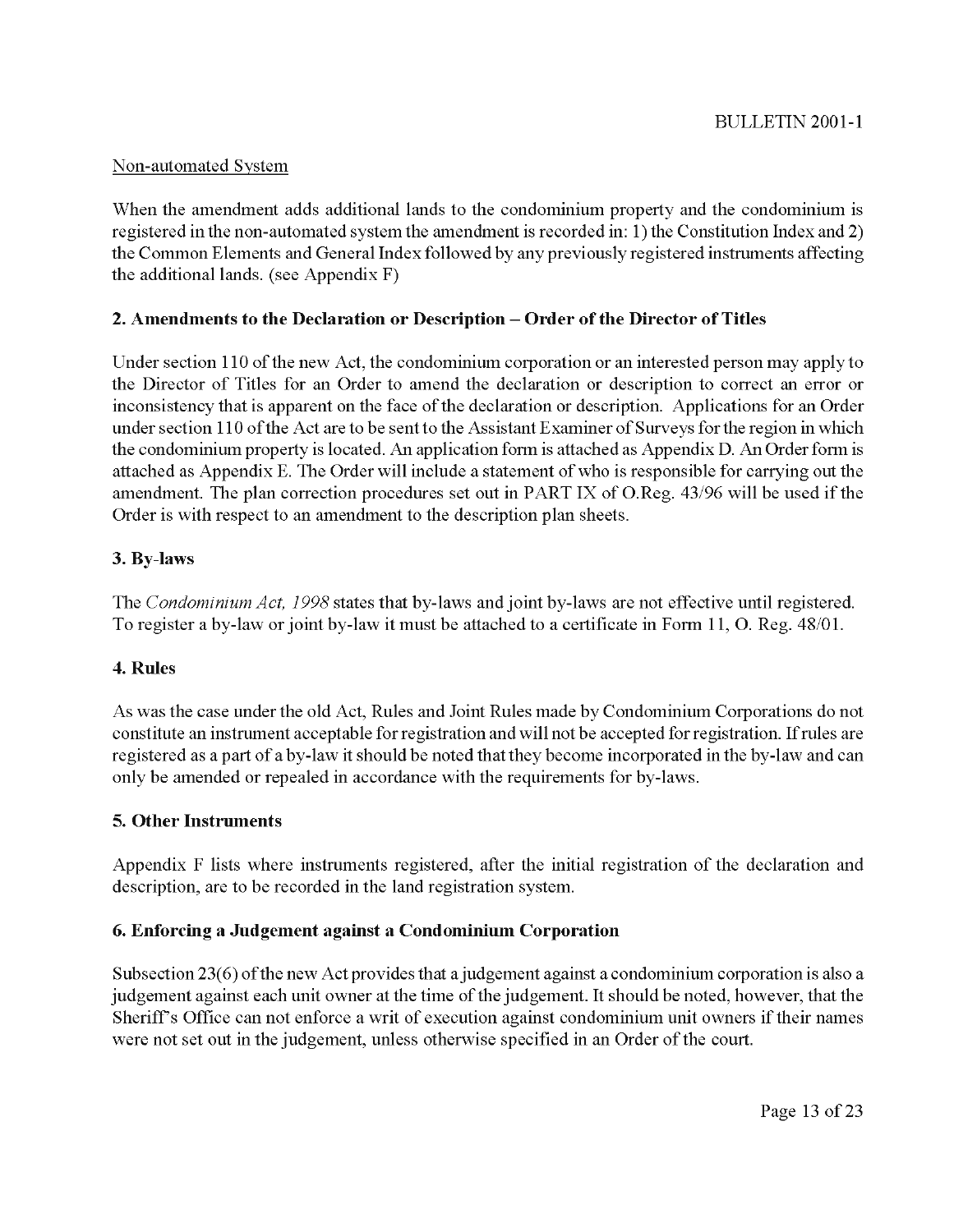To ensure that a writ of execution will bind the land of the persons who were the owners at the time of the judgement, it is recommended that the solicitor for the execution credtor ensure that the names of those persons are included in the writ of execution.

## **7. Terminations**

Pursuant to s. 83(3) of the *Regisfry Act* the Land Registrar shall, upon the termination of a freehold condominium or a portion thereof, when the condominium property is under the registry system, open an abstract index for the former condominium lands.

The procedure for establishing new PINs or parcels for the terminated lands, when the condominium property is in the land titles system, is set out in O. Reg. 49/01.

Any easement over the condominium lands created after the regstration of the declaration and description is extinguished upon termination. (s. 127, new Act)

Bulletins 75022, 79041, 79046, 79049, 80027, 80038, 85003, and the porhons relating to condominiums in 85005,87002 are hereby revoked.

Dr~"---?kF D.R, **Amn** 

Examiner of Surveys

Kathering 'M. Murray Director of Titles

Page 14 of 23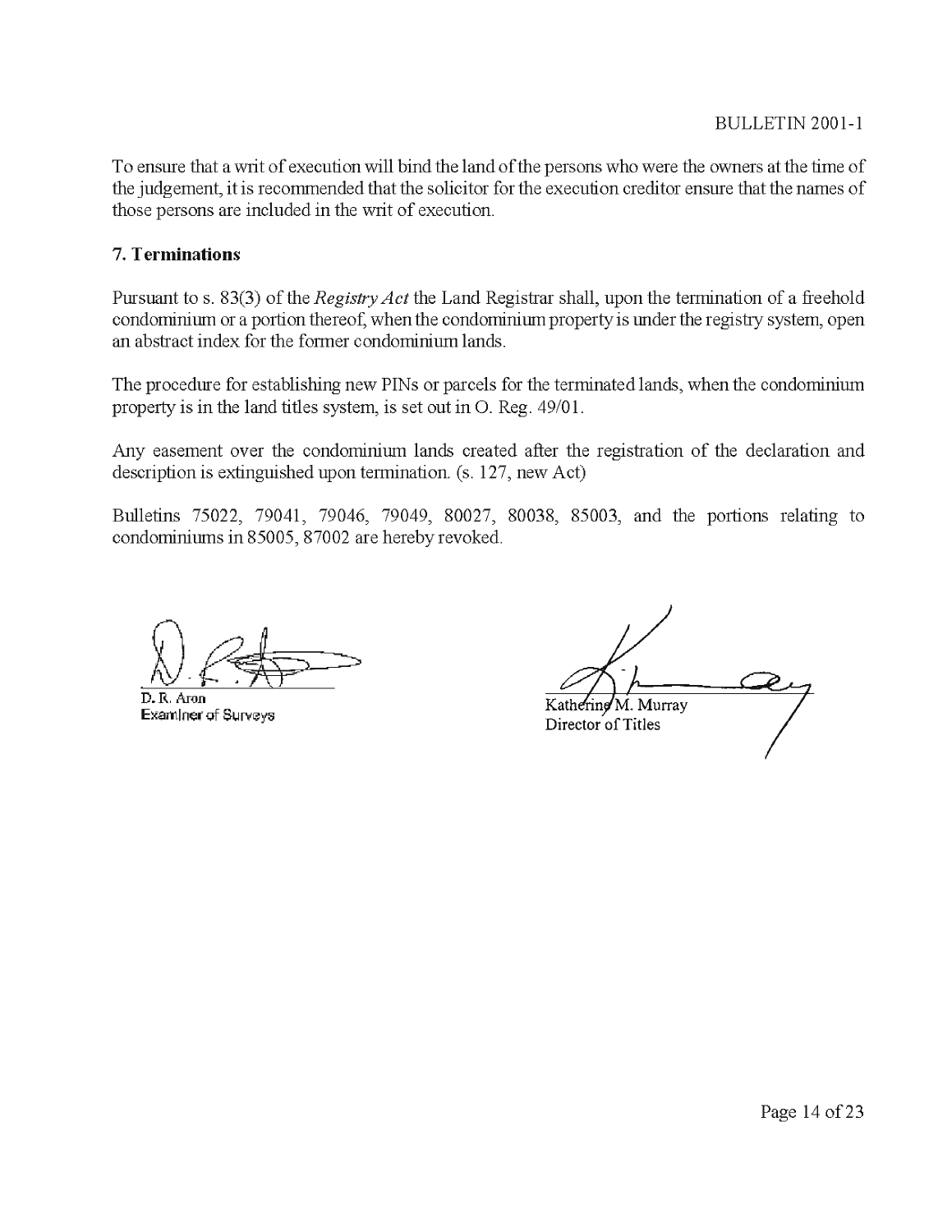# **APPENDIX A**

| <b>SCHEDULE</b> | <b>CONDO TYPE</b>                          | <b>CONTENT</b>                                                                                                                                                                                                                                                                                                                                           |  |
|-----------------|--------------------------------------------|----------------------------------------------------------------------------------------------------------------------------------------------------------------------------------------------------------------------------------------------------------------------------------------------------------------------------------------------------------|--|
| A               | All                                        | Legal description of the condominium property including all<br>appurtenant and servient easements.                                                                                                                                                                                                                                                       |  |
| $\bf{B}$        | All except<br>Amalgamations                | Consent of every person having a registered mortgage on the land<br>or interests appurtenant to the land described in Schedule A.                                                                                                                                                                                                                        |  |
| $\mathbf C$     | All except<br>Common<br><b>Elements</b>    | Specification of the boundaries of each unit and a statement by the<br>OLS verifying the description of them.                                                                                                                                                                                                                                            |  |
| D               | All                                        | A statement expressed in percentages, of the proportions equalling<br>100% of the common interests and the common expenses for each<br>unit.                                                                                                                                                                                                             |  |
| E               | All                                        | Specification of the common expenses or may be left blank.                                                                                                                                                                                                                                                                                               |  |
| $\mathbf{F}$    | All                                        | Indicates any exclusive use portions of the common elements or<br>indicates that there are none.                                                                                                                                                                                                                                                         |  |
| G               | All except<br><b>Amalgamations</b>         | Completion certificate(s) of an Architect and/or Engineer.                                                                                                                                                                                                                                                                                               |  |
| H               | Common<br>Elements &<br><b>Vacant Land</b> | List and brief description of all buildings, structures, facilities and<br>services included in the common elements of the condo.                                                                                                                                                                                                                        |  |
| I               | Common<br><b>Elements</b>                  | Certificate of consent in Form 9 of O.Reg. 49/01 from each owner<br>of a parcel of tied land.                                                                                                                                                                                                                                                            |  |
| $\mathbf J$     | Common<br><b>Elements</b>                  | Notice in Form 10 of O.Reg. 49/01 of attachment of a common<br>interest to a parcel of tied land.                                                                                                                                                                                                                                                        |  |
| ${\bf K}$       | Phased                                     | Included only with an amendment creating a phase and contains a<br>statement of all <i>Planning Act</i> conditions the approval authority<br>requires the declaration to mention or a statement that there are no<br>conditions.                                                                                                                         |  |
| L               | Leasehold                                  | Contains: 1) all the leasehold provisions that affect the property,<br>the corporation and the owners, a statement that they are binding<br>on them; 2) the term of the leasehold interests; 3) the amount of<br>rent and when it is payable for at least the first 5 years; and 4) the<br>formula used to determine rent for the remainder of the term. |  |
| $\mathbf{M}$    | Leasehold                                  | Contains a statement signed by a Solicitor that: 1) the lessor is the<br>registered owner of the freehold estate and appurtenant interests; 2)<br>the declarant is the registered owner of the leasehold estate and<br>appurtenant interests; and 3) the lease is a subsisting lease for<br>(indicate term).                                             |  |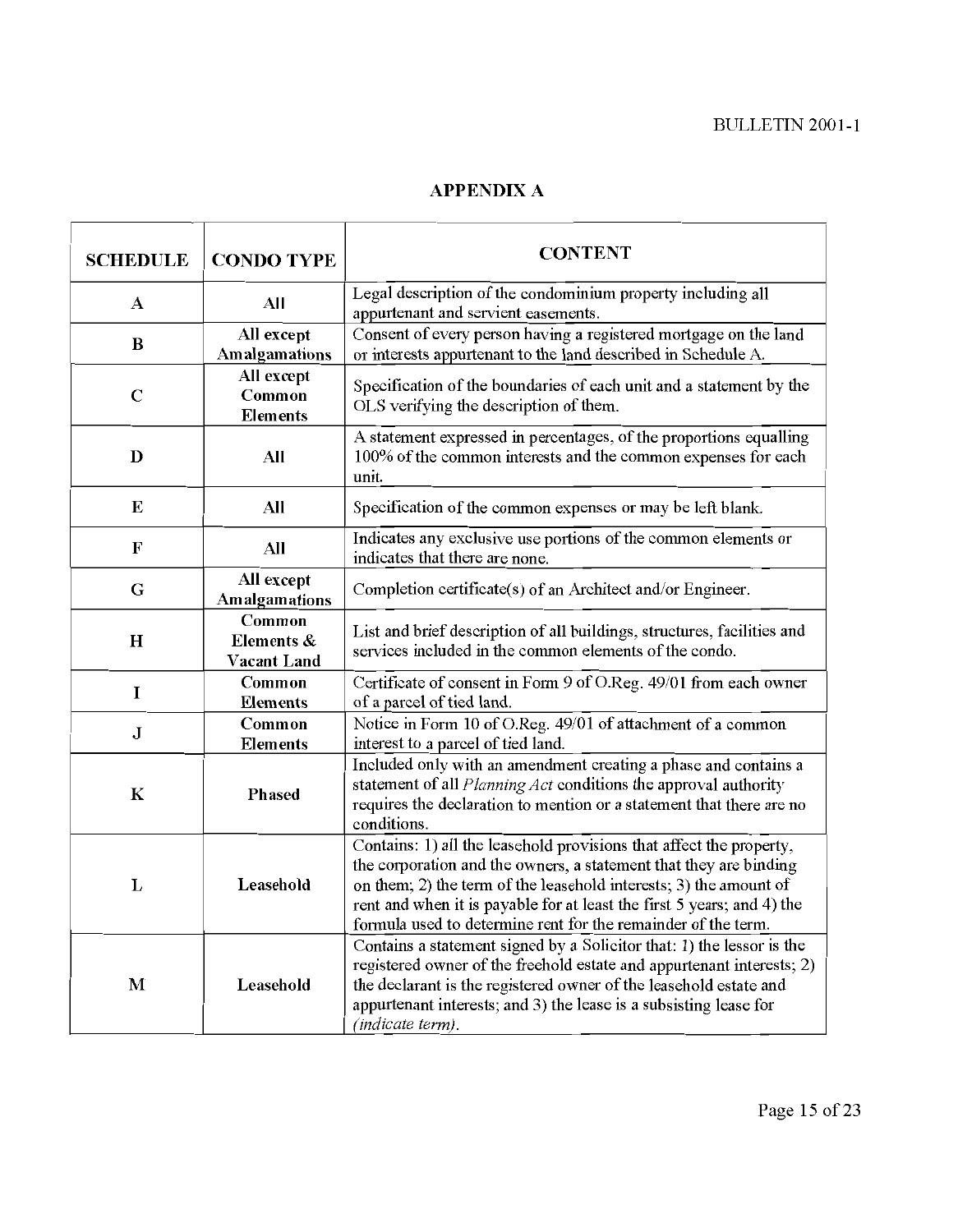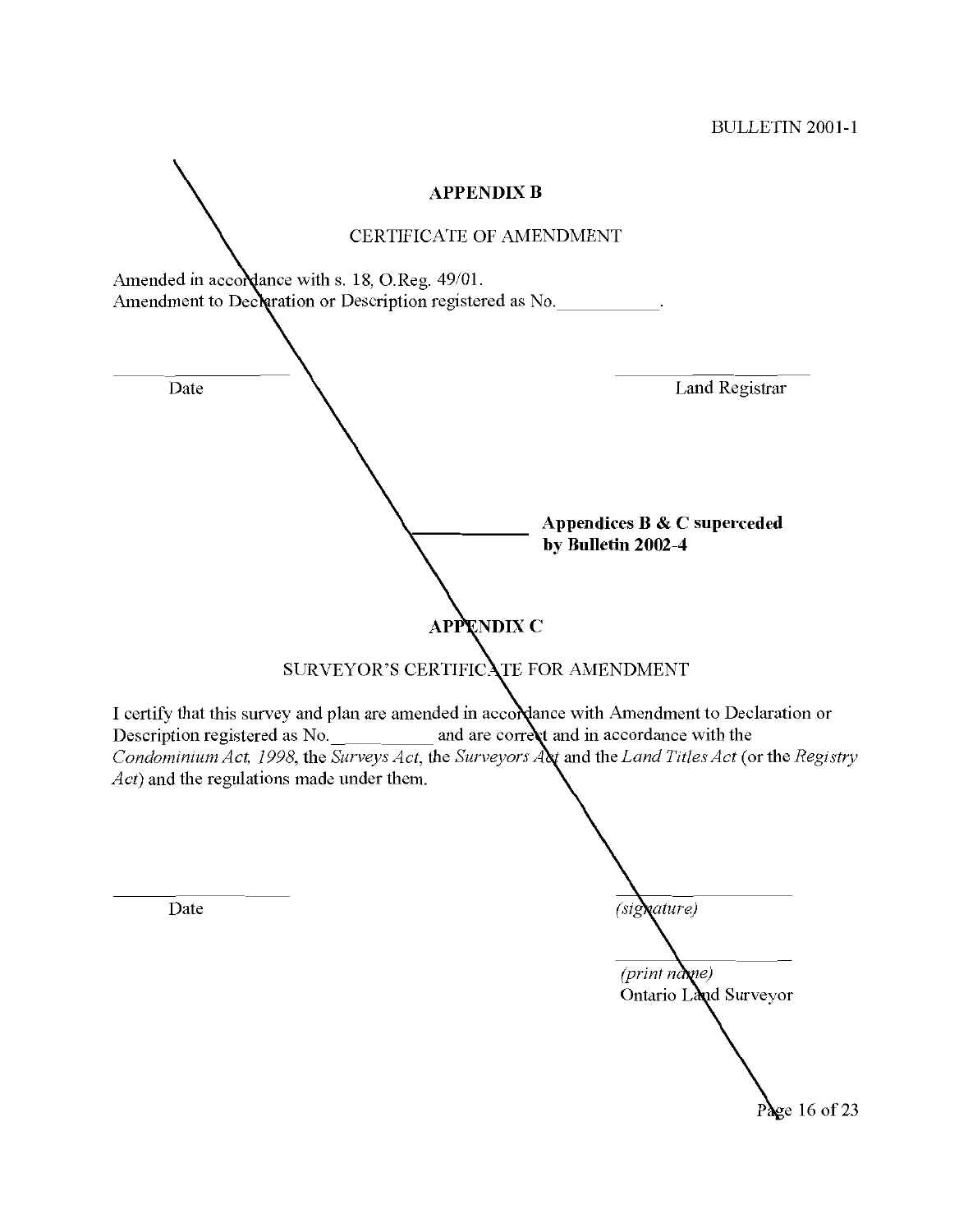## **APPENDIX D**

### *Condominium Act, 1998*

## APPLICATION FOR AN ORDER TO CORRECT THE DECLARATION OR DESCRIPTION UNDER SECTION 110 OF THE ACT

IN THE MATTER OF a declaration registered as Instrument No. ................... on the ......... day of .............., ......., in the Land Registry Office for the Land Titles (or Registry) Division of ................................. (the "Declaration")

IN THE MATTER OF a description registered as (name of condominium plan) registered in the Land Registry Office for the Land Titles Division of ..................................... (the "Description")

TO: The Director of Titles

...........................................................................................................

(Name of applicant )

(If the applicant is not the condominium corporation, also state whatthe interest ofthe applicant is e.g. owner of Unit ..., Level ....)

apply to have the following correction made to the Declaration / Description:

(give detailed particulars of the error or inconsistency and the correction requested)

(If a correction to the Description is requested:

A copy of the Description (of the relevant portion of it) is attached with the proposed correction(s) noted on it.)

The following evidence is submitted in support of this Application:

(Specify the evidence in support of the Application. If you are requesting a correction to a plan of survey, you must provide the signed statement of an Ontario Land Surveyor setting out the nature of the error, defect or omission in the plan, specifying the correction that is required and providing the evidence in support of the correction.)

continued:

Page 17 of 23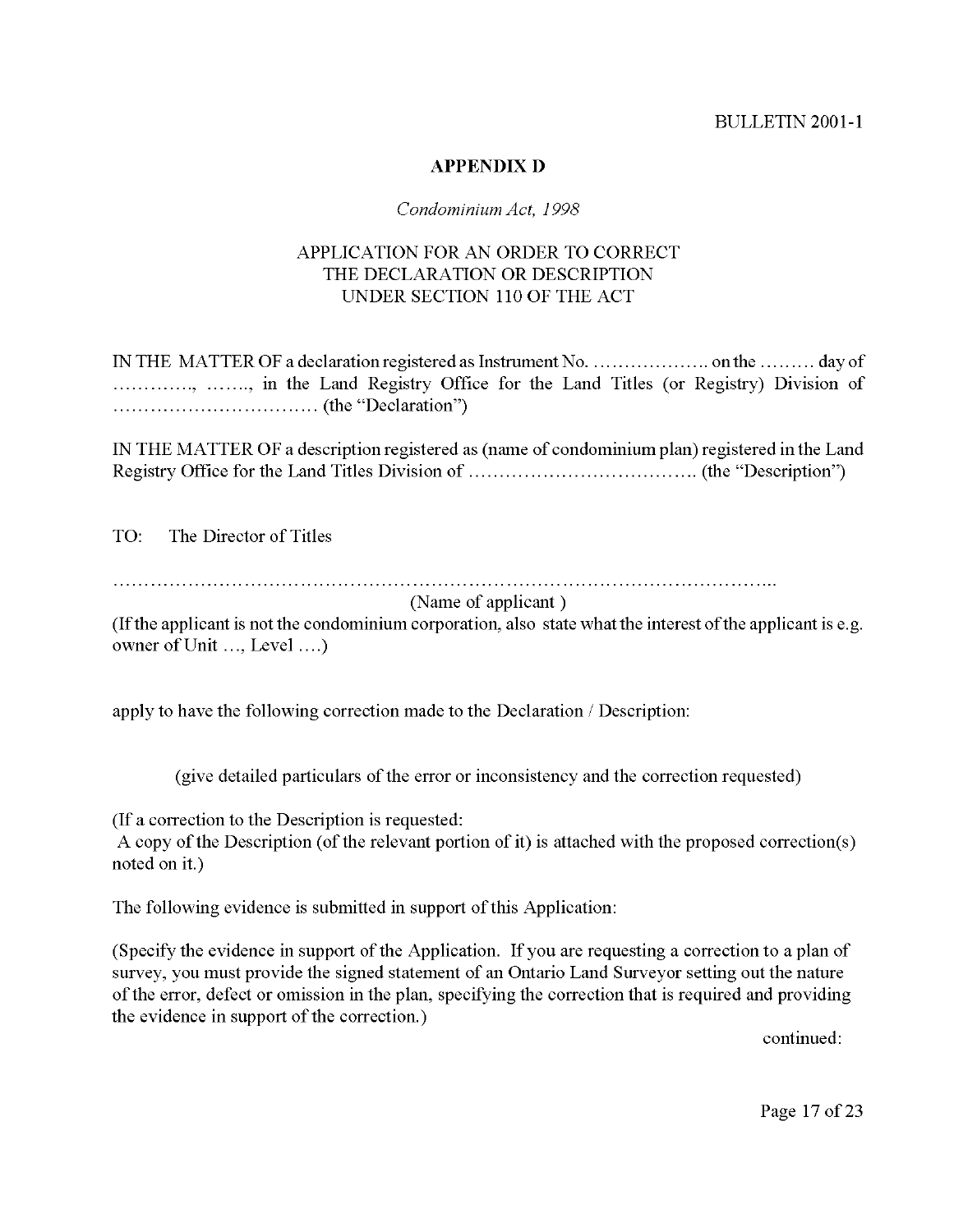## **BULLETIN 2001-1**

The applicant's address for service is: ........... ..............

Dated this ......... day of ................. ..., .....

..............

(signature)

(In the case of a corporation, print names and positions of those who sign on its behalf, and include a statement that they have authority to bind the corporation or affix the corporate seal)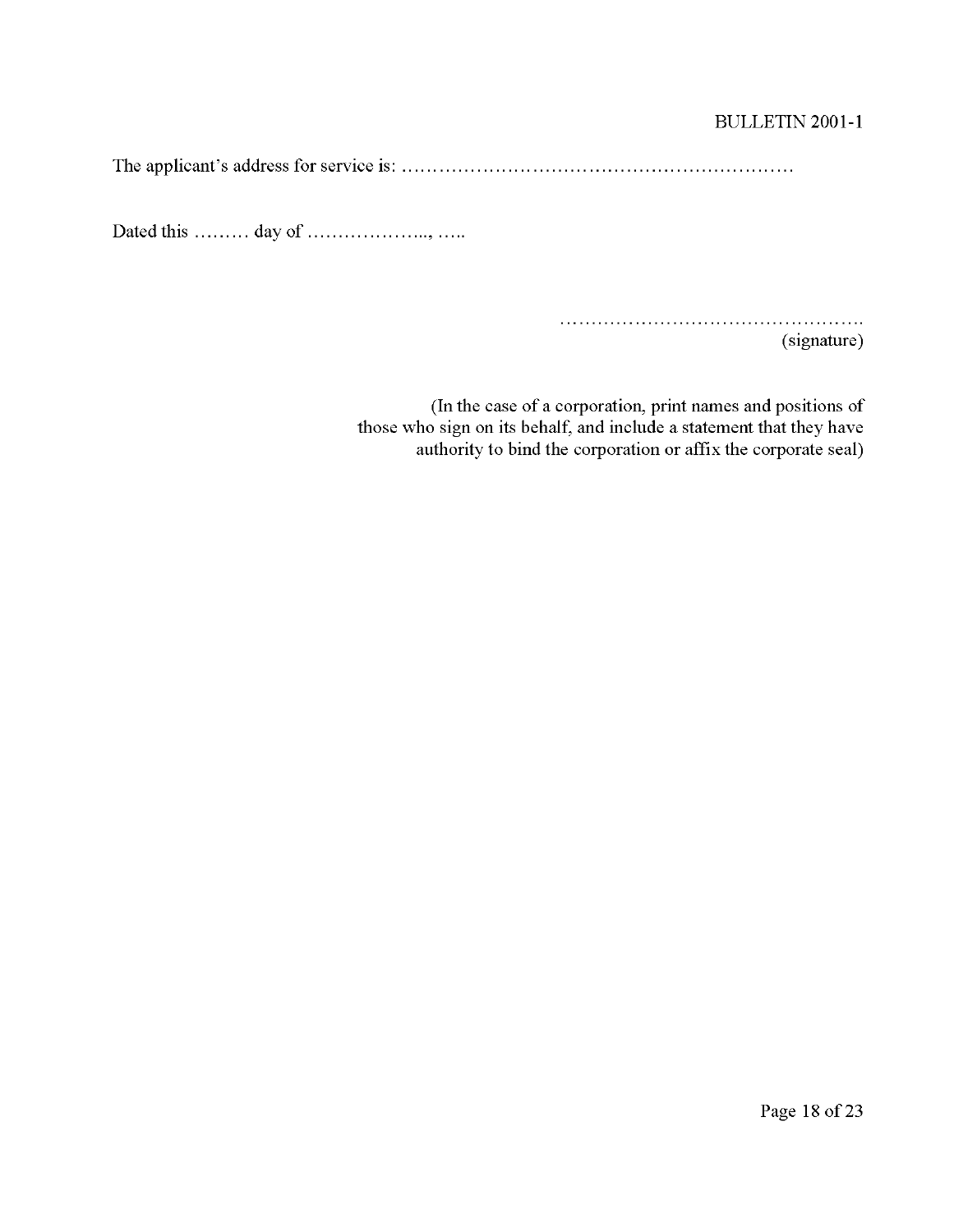#### **APPENDIX E**

#### *condominium Act, 1998*

## ORDER OF THE DIRECTOR OF TITLES UNDER SECTION 110 OF THE ACT

## T.S.S.O. File No,

IN THE MATTER OF a declaration registered as Instrument No. ................... on the ......... day of .............., ......., in the Land Registry Office for the Land Titles (or Registry) Division of ................................. (the "Declaration")

IN THE MATTER OF a description registered as (name of condominium plan) registered in the Land Registry Office for the Land Titles Division of ..................................... (the "Description")

AND IN THE MATTER OF an Application dated the .......... day of.. .......... .., .... made by (name of Applicant - if Applicant is not the condominium corporation, state the interest of the Applicant e.g. owner of Unit ... Level ..... ) for an order to amend the Declaration / Description to correct an error or inconsistency that is apparent on the face of the Declaration / Description (the Application")

AND IN THE MATTER OF section 110 of the *Condominium Act, 1998,* S.O. 1998, c. 19.

## **ORDER**

Having considered the Application and the evidence submitted in support of it, I order that:

(set out the details of the correction)

Dated this ..... day of ............... ..,

.................................................

Director of Titles

Page 19 of 23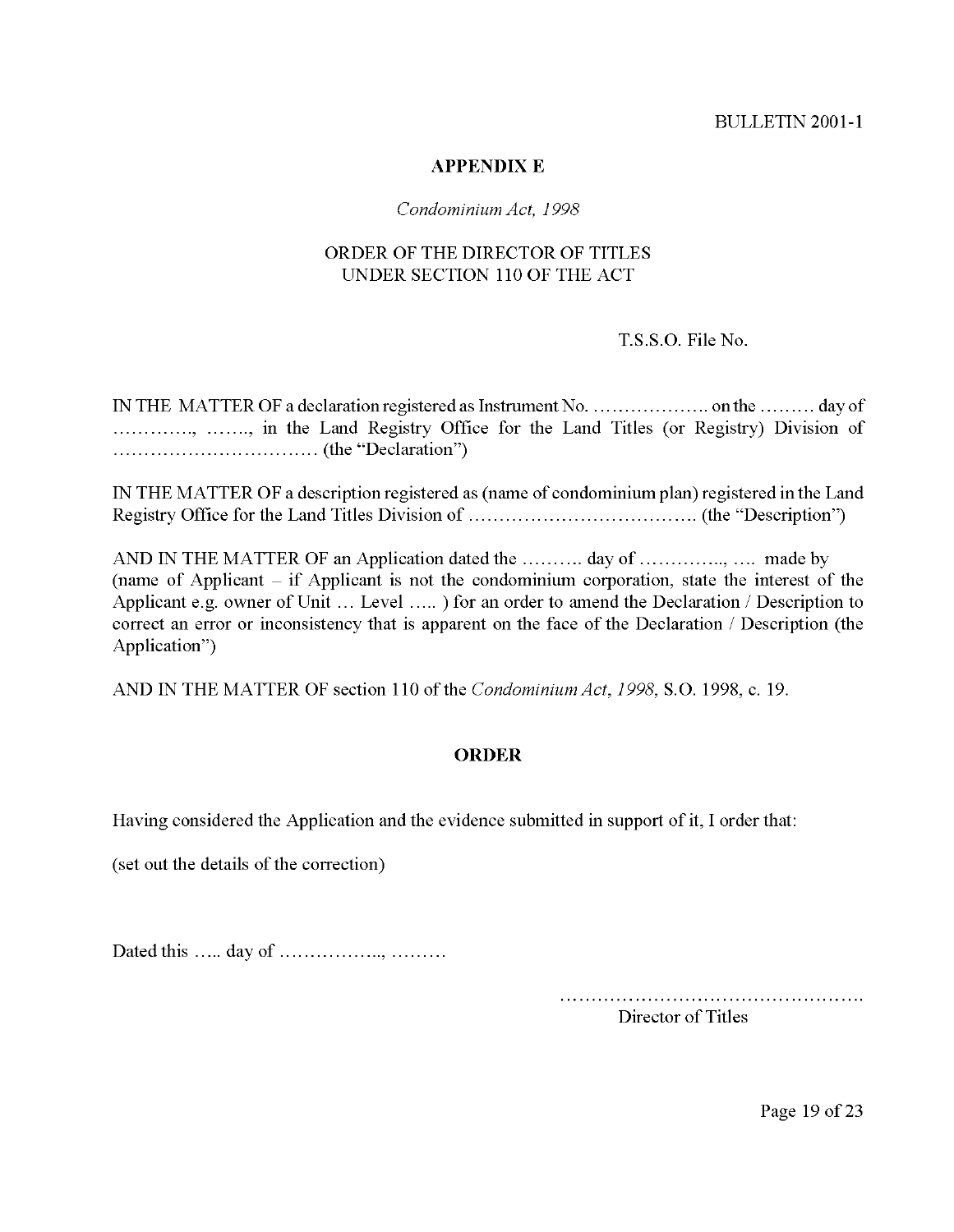### **APPENDIX F**

## **RECORDING OF INSTRUMENTS REGISTERED AFTER THE DECLARATION AND DESCRIPTION**  (except Terminations)

## IF THE RECORDS OF THE PROPERTY ARE AUTOMATED

|                                                                      | <b>Instrument</b>                                                                                                                                                                     | <b>Recording Location</b>                                                                                                   | <b>Authority</b>                                                 |
|----------------------------------------------------------------------|---------------------------------------------------------------------------------------------------------------------------------------------------------------------------------------|-----------------------------------------------------------------------------------------------------------------------------|------------------------------------------------------------------|
| For all<br>Condominiums<br>except Common<br>Elements<br>Condominiums | affects all or some<br>a)<br>unit(s)<br>affects the common<br>b)<br>elements                                                                                                          | parcel register for each<br>a)<br>unit affected<br>b) parcel registers for all<br>the units in the<br>condominium           | a) O.Reg. $49/01$<br>s.31(1)(a)<br>b) O.Reg. 49/01<br>s.31(1)(b) |
| For Common<br>Elements<br>Condominiums                               | affects the common<br>a)<br>elements save and<br>except instruments listed<br>in b) & c)                                                                                              | a) parcel register for the<br>common elements<br>condominium                                                                | a) O.Reg. 49/01<br>s.31(2)                                       |
|                                                                      | a certificate of lien in<br>b)<br>respect of unpaid<br>common expenses, a<br>partial or complete<br>discharge a certificate of<br>lien or a partial<br>discharge of an<br>encumbrance | b) parcel register(s) for<br>the affected parcels of<br>tied land                                                           | b) O.Reg. $49/01$<br>s.31(4)                                     |
|                                                                      | an amendment which<br>$\mathbf{c})$<br>adds parcels of tied land                                                                                                                      | c) parcel register for each<br>new parcel of tied land<br>and the parcel register<br>for the common<br>elements condominium | c) O.Reg. $49/01$<br>s.32                                        |

## NOTE: 1) For amendments creating a phase see Section IV, Item 4 of this Bulletin. 2) For amendments adding additional lands to the condominium, other than phases, see Section V, Item lof this Bulletin.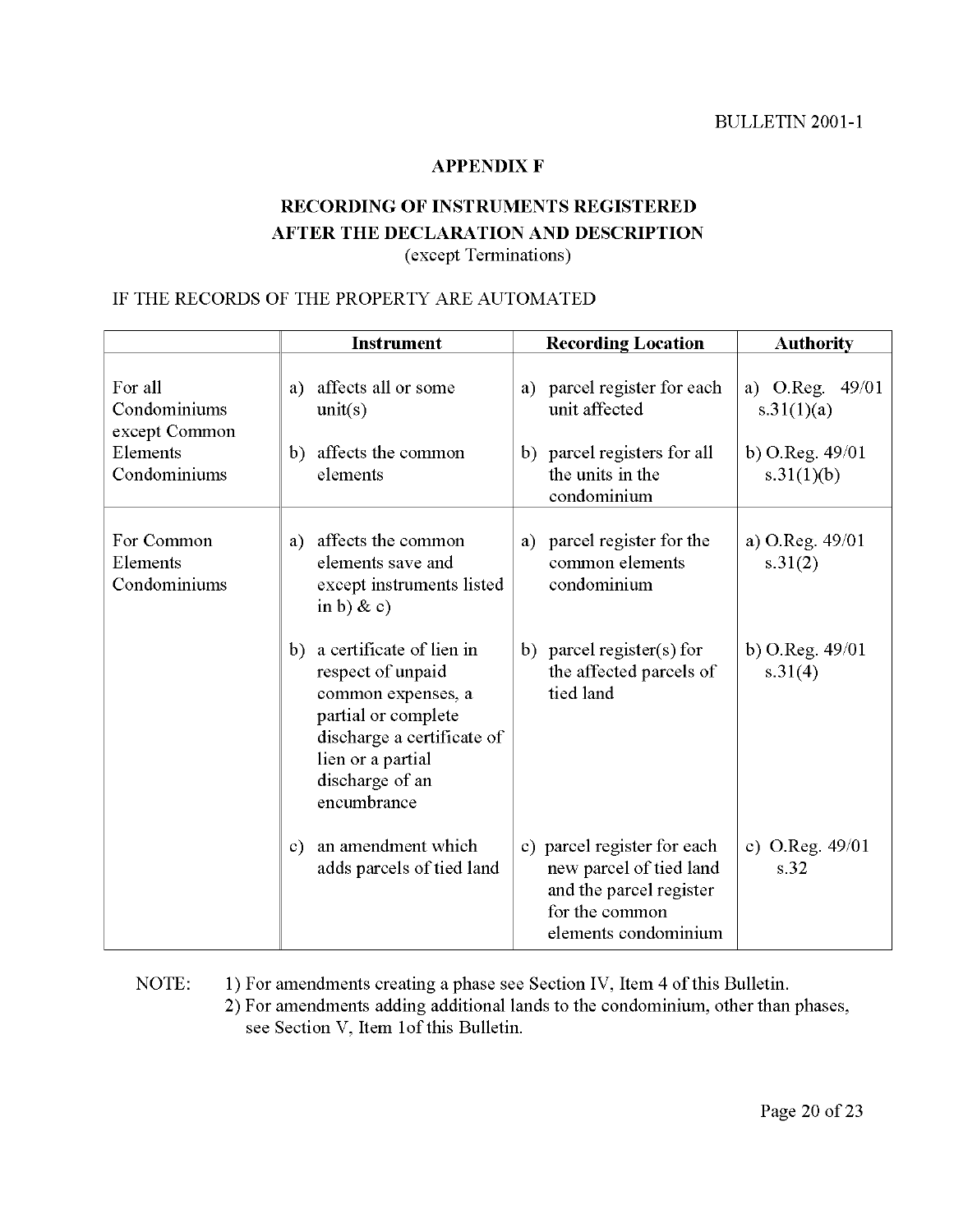# IF THE RECORDS OF THE PROPERTY ARE NOT AUTOMATED

|                                                                                                                         | <b>Instrument</b>                                                                                                                          | <b>Recording Location</b>                                                                                                                                                              | <b>Authority</b>                                                          |
|-------------------------------------------------------------------------------------------------------------------------|--------------------------------------------------------------------------------------------------------------------------------------------|----------------------------------------------------------------------------------------------------------------------------------------------------------------------------------------|---------------------------------------------------------------------------|
| For all<br>Condominiums<br>For all instruments<br>other than:<br>1) Exceptions (see                                     | affects all of the units or<br>a)<br>parcels of tied land and the<br>common elements<br>affects the common<br>b)<br>elements, but no units | <b>Common Elements</b><br>a)<br>and General Index<br><b>Common Elements</b><br>b)<br>and General Index                                                                                 | a) O.Reg. 49/01<br>s $33(1)(a)(i)$<br>b) O.Reg. $49/01$<br>s.33(1)(a)(ii) |
| below – page 21)<br>an amendment to<br>2)<br>the declaration<br>and description<br>or a by-law (see<br>below – page 22) | affects the common<br>c)<br>elements and some, but not<br>all, of the units or parcels of<br>tied land                                     | <b>Common Elements</b><br>C)<br>and General Index<br>and the parcel<br>register/Unit Index<br>for each unit or<br>parcel<br>register/abstract<br>index for each parcel<br>of tied land | c) O.Reg. $49/01$<br>s.33 $(1)(b)$ &<br>(c)                               |
|                                                                                                                         | affects one or more units,<br>$\mathbf{d}$<br>but not all of the units                                                                     | d) parcel register/Unit<br>Index for each unit<br>or parcel register<br>/abstract index for<br>each parcel of tied<br>land                                                             | d) O.Reg. $49/01$<br>s.33 $(1)(d)$ &<br>(e)                               |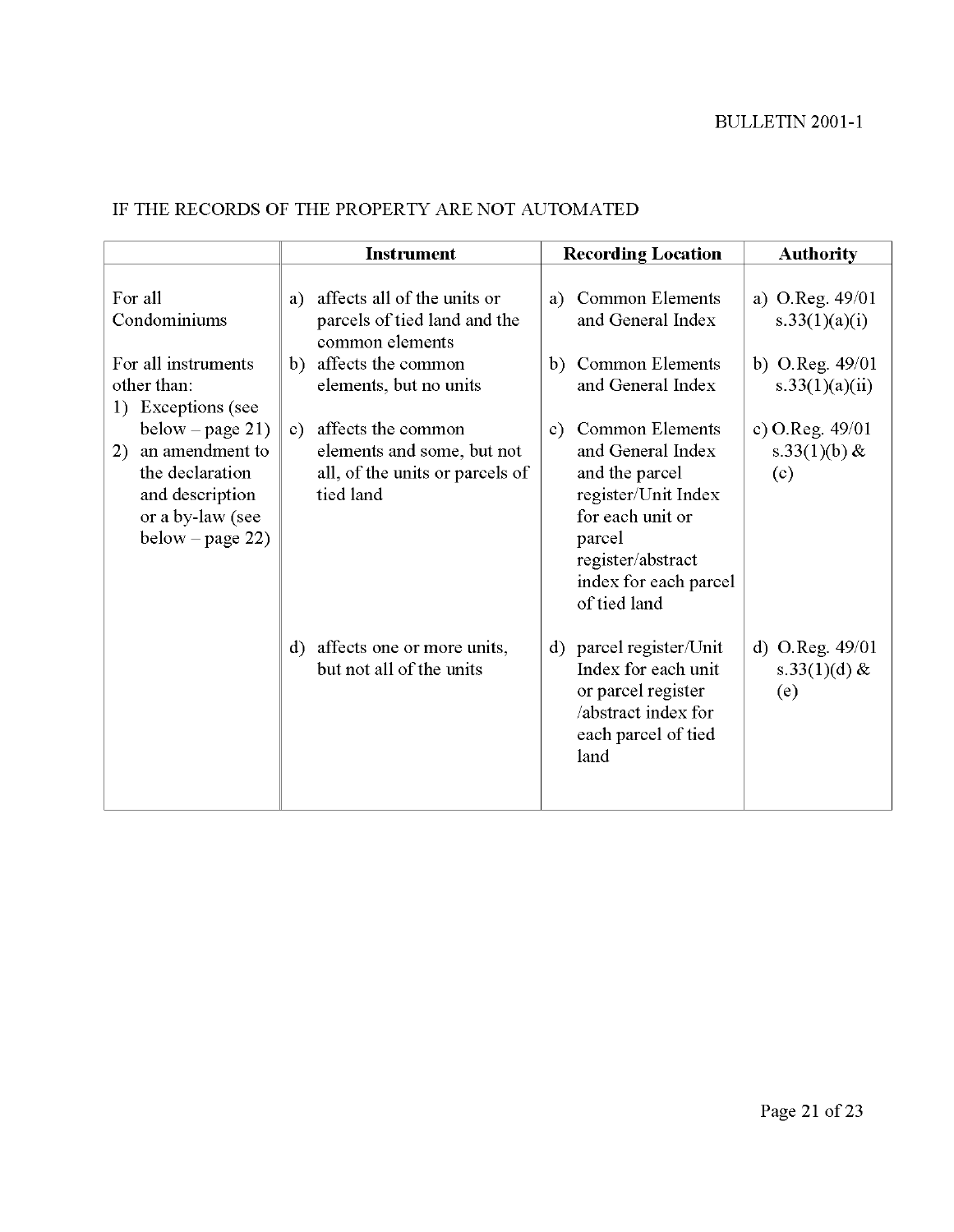|    |                        | <b>Instrument</b>           | <b>Recording Location</b>   | <b>Authority</b> |
|----|------------------------|-----------------------------|-----------------------------|------------------|
|    |                        |                             |                             |                  |
|    |                        |                             |                             |                  |
| 1) | Exceptions             |                             |                             |                  |
|    |                        | a), b) & c) –               | a), b) & c) –               | a), b) & c) –    |
| a) | a complete             |                             |                             |                  |
|    | discharge of an        | affects all of the units or | <b>Common Elements</b>      | O.Reg. 49/01     |
|    | encumbrance            | parcels of tied and the     | and General Index           | s.33(2)          |
|    | recorded in the        | common elements             | and                         |                  |
|    | <b>Property Parcel</b> |                             | Property Parcel             |                  |
|    | Register or            |                             | <b>Register or Property</b> |                  |
|    | Property               |                             | <b>Abstract Index</b>       |                  |
|    | Abstract Index;        |                             |                             |                  |
|    | b) an application      |                             |                             |                  |
|    | for a caution          |                             |                             |                  |
|    | under the Land         |                             |                             |                  |
|    | Titles Act             |                             |                             |                  |
|    | c) a deed or other     |                             |                             |                  |
|    | instruments by         |                             |                             |                  |
|    | which ownership        |                             |                             |                  |
|    | of the property is     |                             |                             |                  |
|    | changed that is        |                             |                             |                  |
|    | received for           |                             |                             |                  |
|    | registration           |                             |                             |                  |
|    | before the             |                             |                             |                  |
|    | registration of a      |                             |                             |                  |
|    | deed of any units      |                             |                             |                  |

# IF THE RECORDS OF THE PROPERTY ARE NOT AUTOMATED -continued